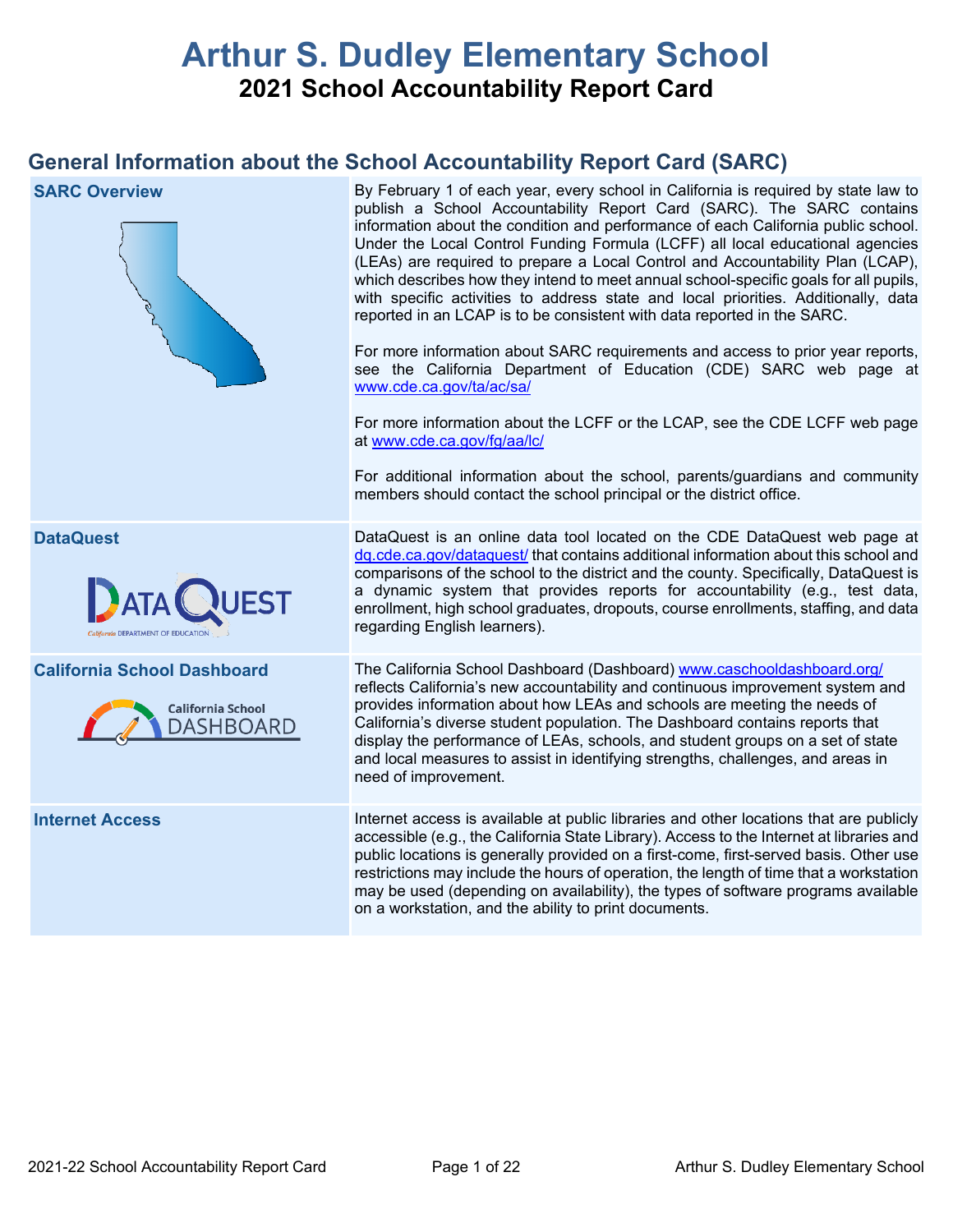## **2021-22 School Contact Information**

| <b>School Name</b>                               | Arthur S. Dudley Elementary School |  |  |  |  |
|--------------------------------------------------|------------------------------------|--|--|--|--|
| <b>Street</b>                                    | 8000 Aztec Way                     |  |  |  |  |
| City, State, Zip                                 | Antelope, CA 95843-4486            |  |  |  |  |
| <b>Phone Number</b>                              | $(916)$ 338-6470                   |  |  |  |  |
| <b>Principal</b>                                 | <b>Brett Homesley</b>              |  |  |  |  |
| <b>Email Address</b>                             | bhomes@centerusd.org               |  |  |  |  |
| <b>School Website</b>                            | dudley.centerusd.org               |  |  |  |  |
| County-District-School (CDS) Code 34739736032908 |                                    |  |  |  |  |

| 2021-22 District Contact Information |                                      |  |  |  |
|--------------------------------------|--------------------------------------|--|--|--|
| <b>District Name</b>                 | Center Joint Unified School District |  |  |  |
| <b>Phone Number</b>                  | $(916)$ 338-6330                     |  |  |  |
| Superintendent                       | Scott A. Loehr                       |  |  |  |
| <b>Email Address</b>                 | superintendentsoffice@centerusd.org  |  |  |  |
| <b>District Website Address</b>      | www.centerusd.org                    |  |  |  |

#### **2021-22 School Overview**

It is the mission of Dudley Elementary School to ensure high levels of learning for each student leading them to be young adults who are college and career ready. Through mutual respect within the total school community, our children will grow and learn in a positive, supportive atmosphere where faculty, staff, students, and parents together are enthusiastic about the teaching and learning process.

Dudley is a TK-6 school. We have about 575 students. Along with our general education program, we offer support through Title I, ELD, SDC RSP, SLP, OT, as well as having a fulltime counselor on campus. We are a PBIS school with consistent school-wide expectations, a multi-faceted acknowledgement system, and tiered supports to promote student success.

As a staff, we are proud of our diverse community. As a team, we look to take advantage of the strengths of our individual students as we identify ways that we can support them through their challenges.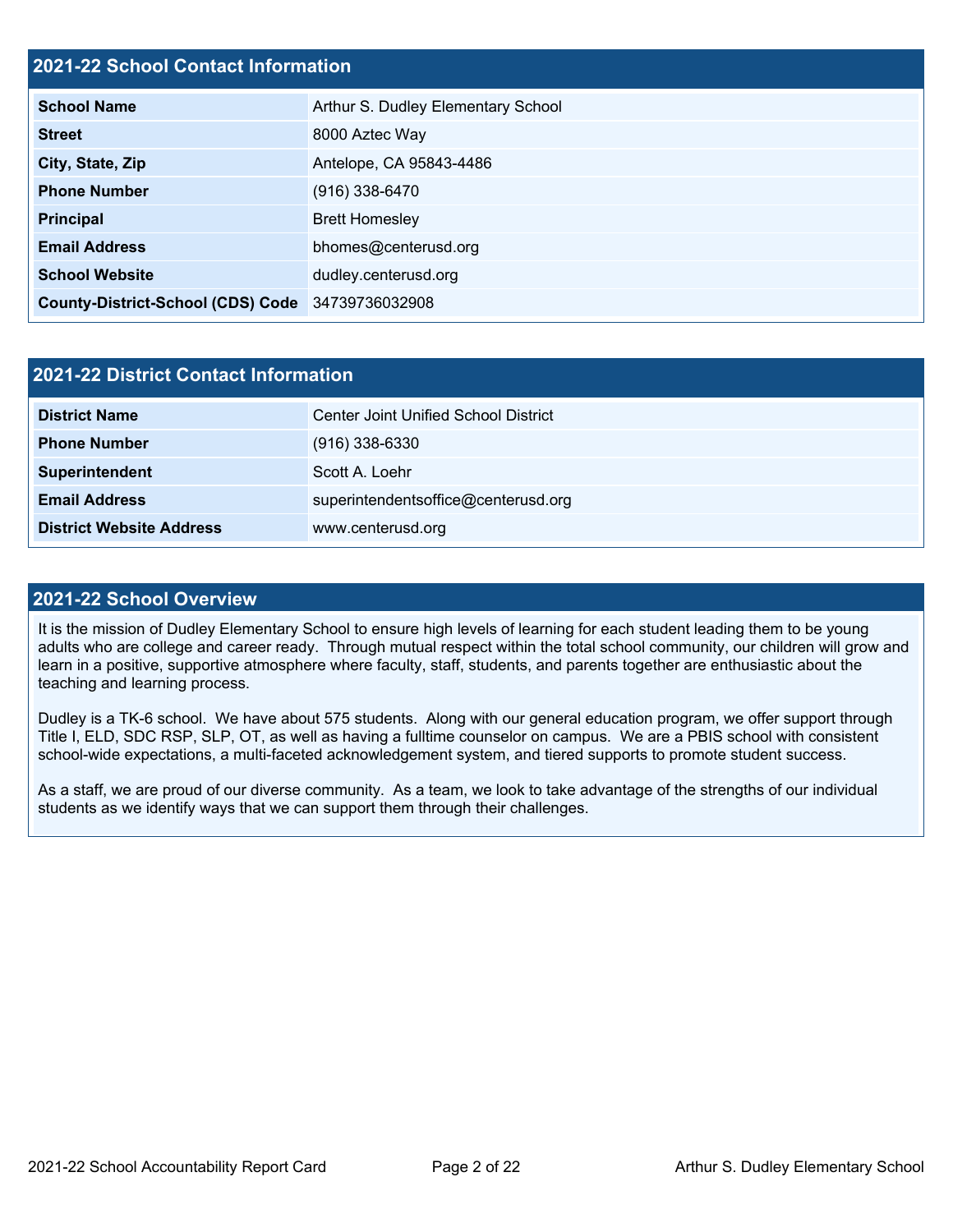## **About this School**

| 2020-21 Student Enrollment by Grade Level |                           |  |  |  |  |
|-------------------------------------------|---------------------------|--|--|--|--|
| <b>Grade Level</b>                        | <b>Number of Students</b> |  |  |  |  |
| Kindergarten                              | 97                        |  |  |  |  |
| Grade 1                                   | 72                        |  |  |  |  |
| Grade 2                                   | 94                        |  |  |  |  |
| Grade 3                                   | 84                        |  |  |  |  |
| Grade 4                                   | 77                        |  |  |  |  |
| Grade 5                                   | 97                        |  |  |  |  |
| Grade 6                                   | 96                        |  |  |  |  |
| <b>Total Enrollment</b>                   | 617                       |  |  |  |  |

## **2020-21 Student Enrollment by Student Group**

| <b>Student Group</b>                   | <b>Percent of Total Enrollment</b> |
|----------------------------------------|------------------------------------|
| Female                                 | 47.2                               |
| <b>Male</b>                            | 52.8                               |
| American Indian or Alaska Native       | 0.5                                |
| Asian                                  | 7.6                                |
| <b>Black or African American</b>       | 19.1                               |
| <b>Filipino</b>                        | 1.9                                |
| <b>Hispanic or Latino</b>              | 31.8                               |
| Native Hawaiian or Pacific Islander    | 0.8                                |
| <b>Two or More Races</b>               | 3.9                                |
| <b>White</b>                           | 34.4                               |
| <b>English Learners</b>                | 11.8                               |
| <b>Foster Youth</b>                    | 1.1                                |
| <b>Homeless</b>                        | 5.2                                |
| <b>Socioeconomically Disadvantaged</b> | 73.9                               |
| <b>Students with Disabilities</b>      | 13.1                               |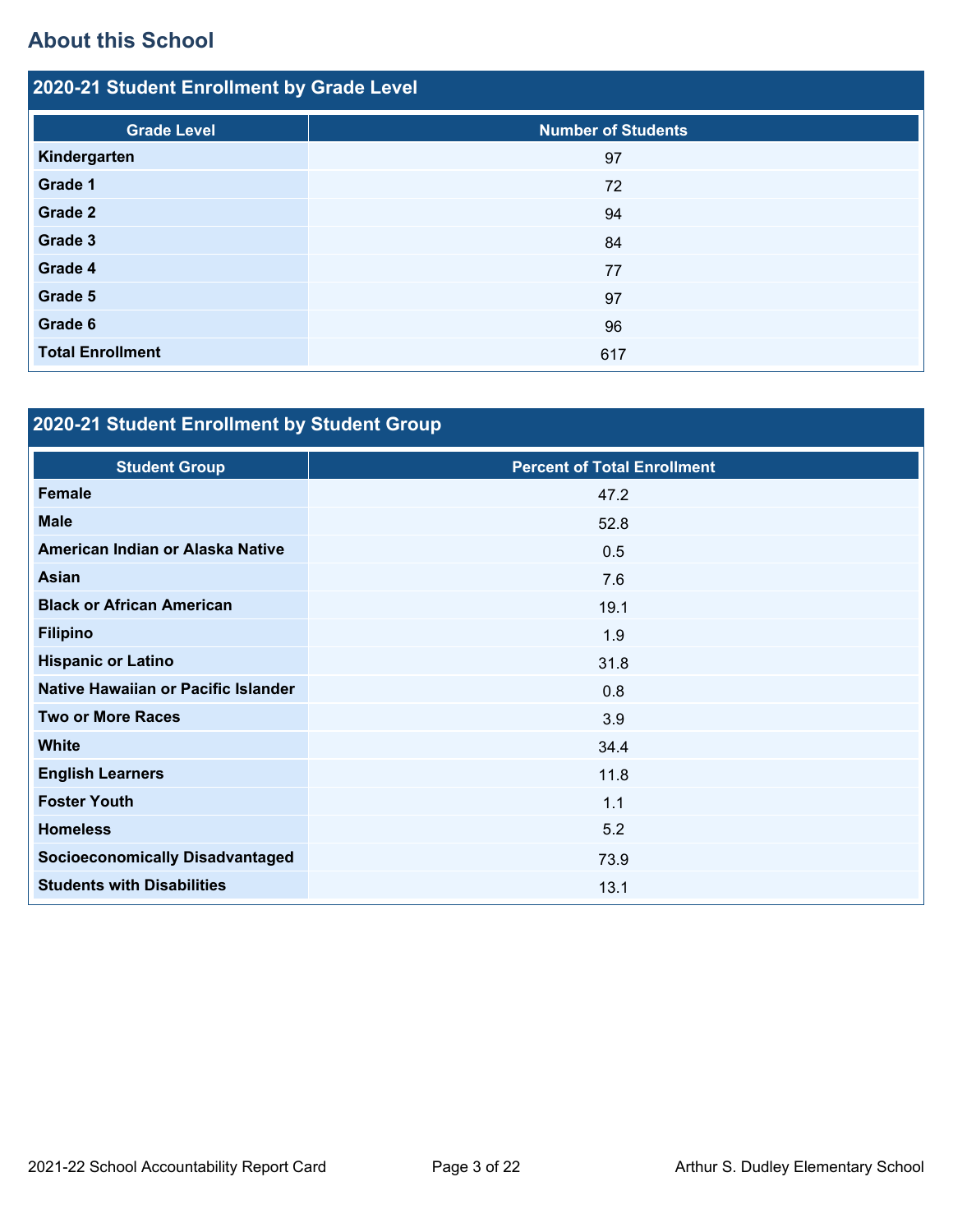## **A. Conditions of Learning State Priority: Basic**

The SARC provides the following information relevant to the State priority: Basic (Priority 1):

- Degree to which teachers are appropriately assigned and fully credentialed in the subject area and for the pupils they are teaching;
	- Pupils have access to standards-aligned instructional materials; and
- School facilities are maintained in good repair

Note: For more information refer to the Updated Teacher Equity Definitions web page at<https://www.cde.ca.gov/pd/ee/teacherequitydefinitions.asp>

## **2019-20 Teacher Preparation and Placement**

| <b>Authorization/Assignment</b>                                                                 | 2019-20 |
|-------------------------------------------------------------------------------------------------|---------|
| Fully (Preliminary or Clear) Credentialed for Subject and Student Placement (properly assigned) |         |
| <b>Intern Credential Holders Properly Assigned</b>                                              |         |
| Teachers Without Credentials and Misassignments ("ineffective" under ESSA)                      |         |
| Credentialed Teachers Assigned Out-of-Field ("out-of-field" under ESSA)                         |         |
| <b>Unknown</b>                                                                                  |         |
| <b>Total Teaching Positions</b>                                                                 |         |
|                                                                                                 |         |

Note: The data in this table is based on Full Time Equivalent (FTE) status. One FTE equals one staff member working full time; one FTE could also represent two staff members who each work 50 percent of full time. Additionally, an assignment is defined as a position that an educator is assigned to based on setting, subject, and grade level. An authorization is defined as the services that an educator is authorized to provide to students.

## **2019-20 Teachers Without Credentials and Misassignments (considered "ineffective" under ESSA)**

| <b>Authorization/Assignment</b>                              | 2019-20 |
|--------------------------------------------------------------|---------|
| <b>Permits and Waivers</b>                                   |         |
| <b>Misassignments</b>                                        |         |
| <b>Vacant Positions</b>                                      |         |
| <b>Total Teachers Without Credentials and Misassignments</b> |         |

## **2019-20 Credentialed Teachers Assigned Out-of-Field (considered "out-of-field" under ESSA)**

| <b>Indicator</b>                                       | 2019-20 |
|--------------------------------------------------------|---------|
| Credentialed Teachers Authorized on a Permit or Waiver |         |
| <b>Local Assignment Options</b>                        |         |
| <b>Total Out-of-Field Teachers</b>                     |         |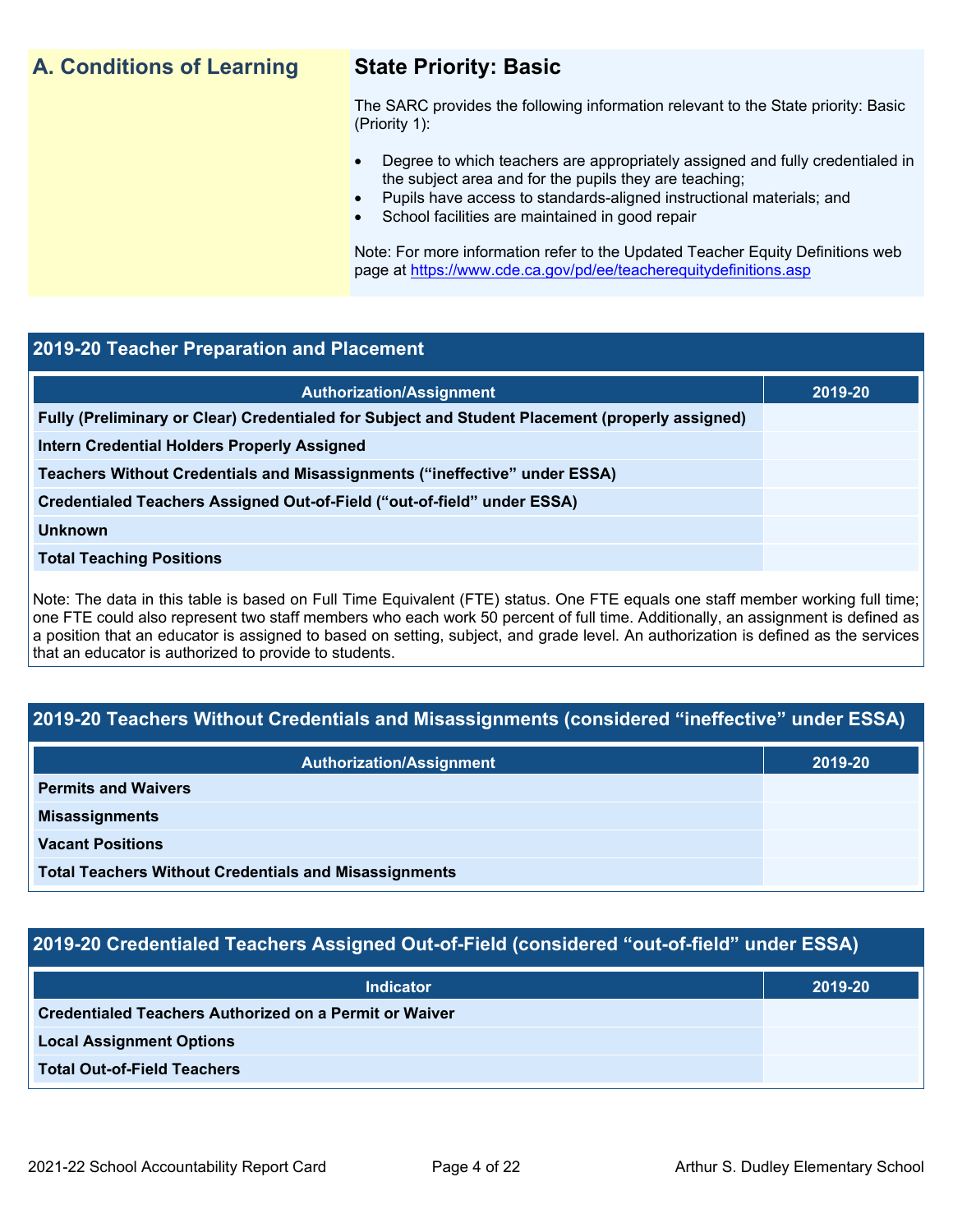### **2019-20 Class Assignments**

| Indicator                                                                                                                                           | 2019-20 |
|-----------------------------------------------------------------------------------------------------------------------------------------------------|---------|
| <b>Misassignments for English Learners</b><br>(a percentage of all the classes with English learners taught by teachers that are misassigned)       |         |
| No credential, permit or authorization to teach<br>(a percentage of all the classes taught by teachers with no record of an authorization to teach) |         |

## **2021-22 Quality, Currency, Availability of Textbooks and Other Instructional Materials**

**Year and month in which the data were collected** November 2020

| <b>Subject</b>                | Textbooks and Other Instructional Materials/year of<br><b>Adoption</b>                                                                                                                                               | <b>From</b><br>Most<br><b>Recent</b><br><b>Adoption</b> | <b>Percent</b><br><b>Students</b><br><b>Lacking Own</b><br><b>Assigned</b><br><b>Copy</b> |
|-------------------------------|----------------------------------------------------------------------------------------------------------------------------------------------------------------------------------------------------------------------|---------------------------------------------------------|-------------------------------------------------------------------------------------------|
| <b>Reading/Language Arts</b>  | McGraw Hill, Wonders Reading 2016                                                                                                                                                                                    | <b>Yes</b>                                              | 0                                                                                         |
| <b>Mathematics</b>            | CPM Educational Program, Core Connections 2014<br>McGraw Hill, My Math 2014                                                                                                                                          | <b>Yes</b>                                              | 0                                                                                         |
| <b>Science</b>                | Harcourt School Publishers, California Science 2008<br>Pearson Prentice Hall, Prentice Hall California Science<br>Explorer: Focus on Earth, Life, and Physical Science 2008<br>Amplify Science 2019 (6th Grade Only) | Yes.                                                    | 0                                                                                         |
| <b>History-Social Science</b> | Studies Weekly . 2019                                                                                                                                                                                                | <b>Yes</b>                                              | $\Omega$                                                                                  |

## **School Facility Conditions and Planned Improvements**

The administration and staff of Dudley Elementary School work very closely with the maintenance and grounds department of the Center Joint Unified School District. If any situation is identified that requires attention, work orders are submitted, and the situations are resolved in a very timely manner.

Overall rating: Good.

## **Year and month of the most recent FIT report CENTER AND THE SET AND THE SET AND THE SET AND THE SET AND THE SET AND THE SET AND THE SET AND THE SET AND THE SET AND THE SET AND THE SET AND THE SET AND THE SET AND THE SET**

| <b>System Inspected</b>                                      | Rate<br>Good | Fair | Rate Rate<br><b>∣ Poor</b> | <b>Repair Needed and Action Taken or Planned</b>   |
|--------------------------------------------------------------|--------------|------|----------------------------|----------------------------------------------------|
| <b>Systems:</b><br>Gas Leaks, Mechanical/HVAC, Sewer         | X            |      |                            |                                                    |
| Interior:<br><b>Interior Surfaces</b>                        | X            |      |                            | Fertex torn-replace, missing ceiling tile-replace. |
| Cleanliness:<br>Overall Cleanliness, Pest/Vermin Infestation | X            |      |                            |                                                    |
| <b>Electrical</b>                                            | X            |      |                            |                                                    |
| <b>Restrooms/Fountains:</b><br>Restrooms, Sinks/ Fountains   | X            |      |                            |                                                    |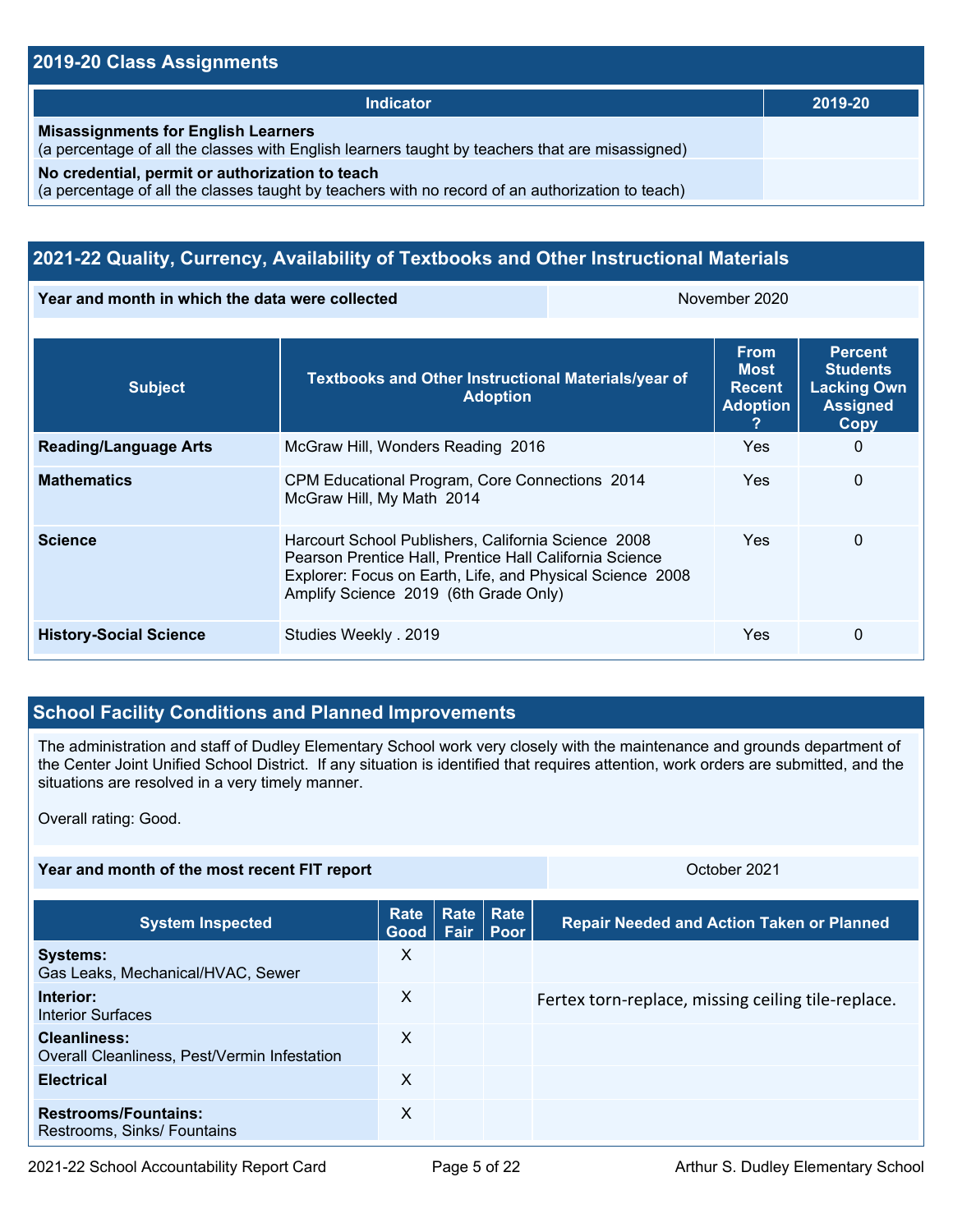| <b>School Facility Conditions and Planned Improvements</b>                    |   |   |  |                                                                 |  |  |
|-------------------------------------------------------------------------------|---|---|--|-----------------------------------------------------------------|--|--|
| Safety:<br>Fire Safety, Hazardous Materials                                   | X |   |  |                                                                 |  |  |
| Structural:<br><b>Structural Damage, Roofs</b>                                | X |   |  | Dry rot northside-repair. Dry rot on fascia-repair.             |  |  |
| <b>External:</b><br>Playground/School Grounds, Windows/<br>Doors/Gates/Fences |   | X |  | Field has some large areas of dry grass and no<br>grass-re-seed |  |  |

| <b>Overall Facility Rate</b> |      |      |      |  |  |  |
|------------------------------|------|------|------|--|--|--|
| <b>Exemplary</b>             | Good | Fair | Poor |  |  |  |
|                              |      |      |      |  |  |  |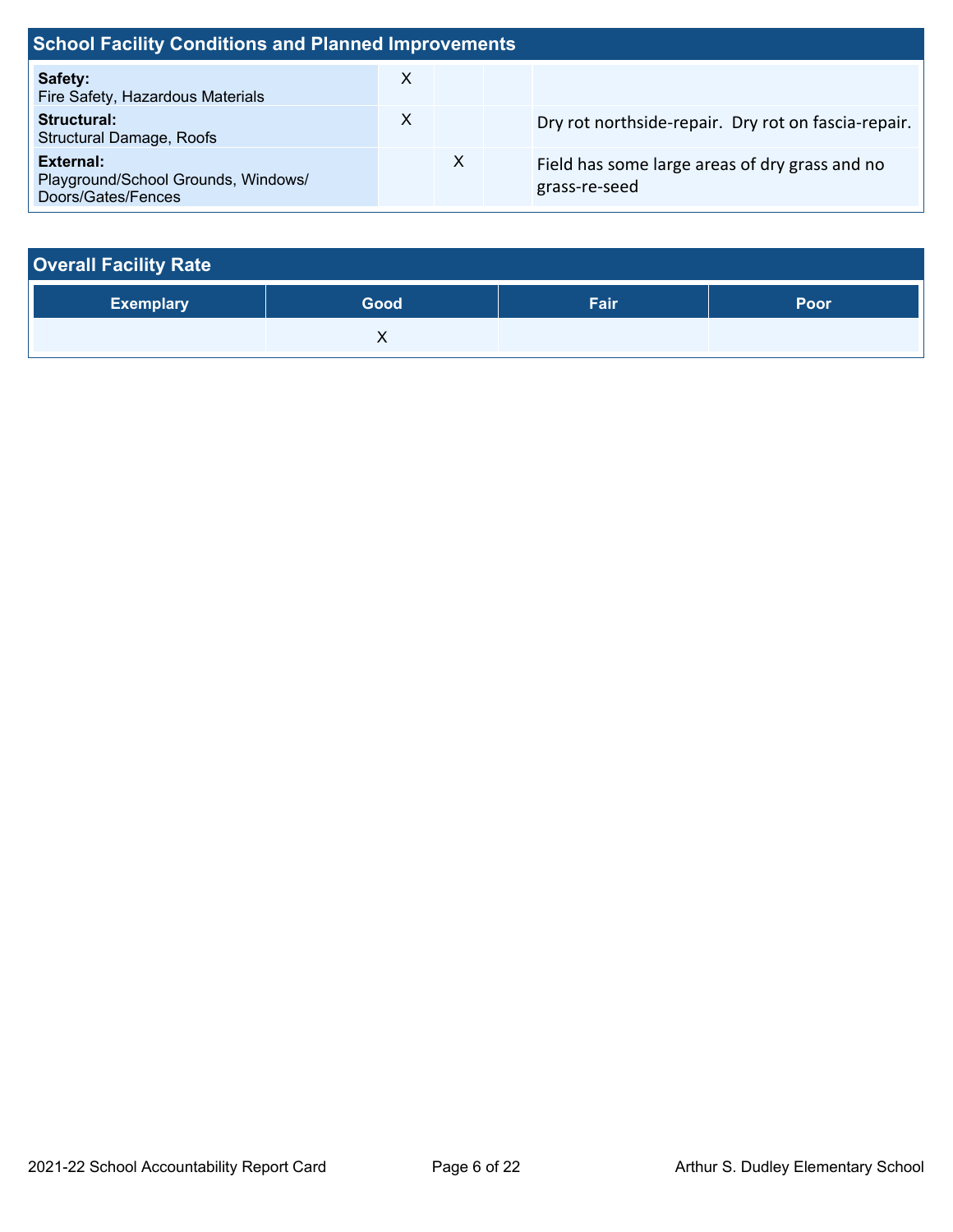## **B. Pupil Outcomes State Priority: Pupil Achievement**

The SARC provides the following information relevant to the State priority: Pupil Achievement (Priority 4):

#### **Statewide Assessments**

(i.e., California Assessment of Student Performance and Progress [CAASPP] System includes the Smarter Balanced Summative Assessments for students in the general education population and the California Alternate Assessments [CAAs] for English language arts/literacy [ELA] and mathematics given in grades three through eight and grade eleven. Only eligible students may participate in the administration of the CAAs. CAAs items are aligned with alternate achievement standards, which are linked with the Common Core State Standards [CCSS] for students with the most significant cognitive disabilities).

The CAASPP System encompasses the following assessments and student participation requirements:

- 1. **Smarter Balanced Summative Assessments and CAAs for ELA** in grades three through eight and grade eleven.
- 2. **Smarter Balanced Summative Assessments and CAAs for mathematics** in grades three through eight and grade eleven.
- 3. **California Science Test (CAST) and CAAs for Science** in grades five, eight, and once in high school (i.e., grade ten, eleven, or twelve).

#### **SARC Reporting in the 2020-2021 School Year Only**

Where the most viable option, LEAs were required to administer the statewide summative assessment in ELA and mathematics. Where a statewide summative assessment was not the most viable option for the LEA (or for one or more gradelevel[s] within the LEA) due to the pandemic, LEAs were allowed to report results from a different assessment that met the criteria established by the State Board of Education (SBE) on March 16, 2021. The assessments were required to be:

- Aligned with CA CCSS for ELA and mathematics;
- Available to students in grades 3 through 8, and grade 11; and
- Uniformly administered across a grade, grade span, school, or district to all eligible students.

#### **Options**

Note that the CAAs could only be administered in-person following health and safety requirements. If it was not viable for the LEA to administer the CAAs in person with health and safety guidelines in place, the LEA was directed to not administer the tests. There were no other assessment options available for the CAAs. Schools administered the Smarter Balanced Summative Assessments for ELA and mathematics, other assessments that meet the SBE criteria, or a combination of both, and they could only choose one of the following:

- Smarter Balanced ELA and mathematics summative assessments;
- Other assessments meeting the SBE criteria; or
- Combination of Smarter Balanced ELA and mathematics summative assessments and other assessments.

The percentage of students who have successfully completed courses that satisfy the requirements for entrance to the University of California and the California State University, or career technical education sequences or programs of study.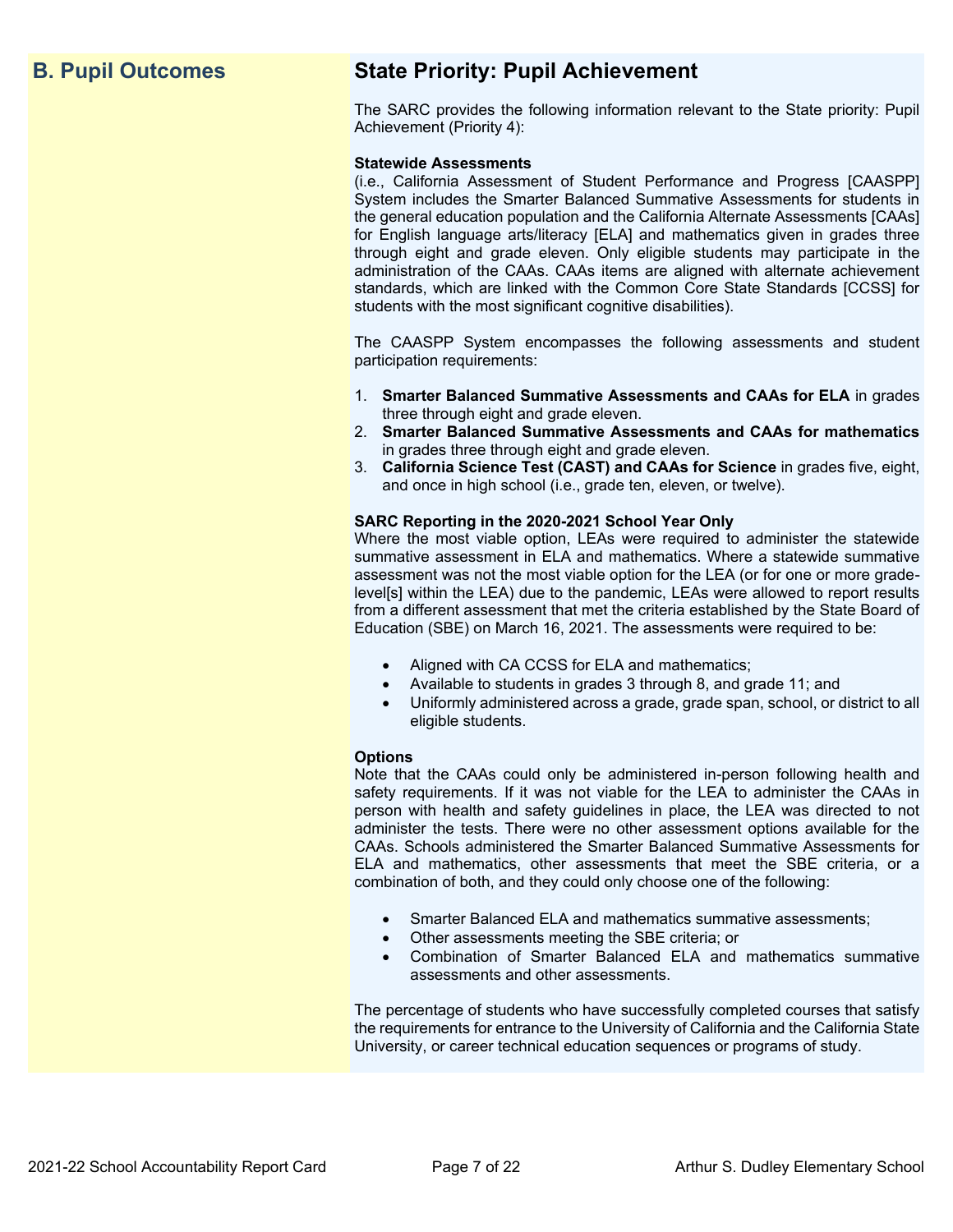## **Percentage of Students Meeting or Exceeding the State Standard on CAASPP**

This table displays CAASPP test results in ELA and mathematics for all students grades three through eight and grade eleven taking and completing a state-administered assessment.

The 2019-2020 data cells with N/A values indicate that the 2019-2020 data are not available due to the COVID-19 pandemic and resulting summative test suspension. The Executive Order N-30-20 was issued which waived the assessment, accountability, and reporting requirements for the 2019-2020 school year.

The 2020-2021 data cells have N/A values because these data are not comparable to other year data due to the COVID-19 pandemic during the 2020-2021 school year. Where the CAASPP assessments in ELA and/or mathematics is not the most viable option, the LEAs were allowed to administer local assessments. Therefore, the 2020-2021 data between school years for the school, district, state are not an accurate comparison. As such, it is inappropriate to compare results of the 2020-2021 school year to other school years.

| Subject                                                        | <b>School</b><br>2019-20 | <b>School</b><br>2020-21 | <b>District</b><br>2019-20 | <b>District</b><br>2020-21 | <b>State</b><br>2019-20 | <b>State</b><br>2020-21 |
|----------------------------------------------------------------|--------------------------|--------------------------|----------------------------|----------------------------|-------------------------|-------------------------|
| <b>English Language Arts/Literacy</b><br>$(grades 3-8 and 11)$ | N/A                      | N/A                      | N/A                        | N/A                        | N/A                     | N/A                     |
| <b>Mathematics</b><br>$($ grades 3-8 and 11 $)$                | N/A                      | N/A                      | N/A                        | N/A                        | N/A                     | N/A                     |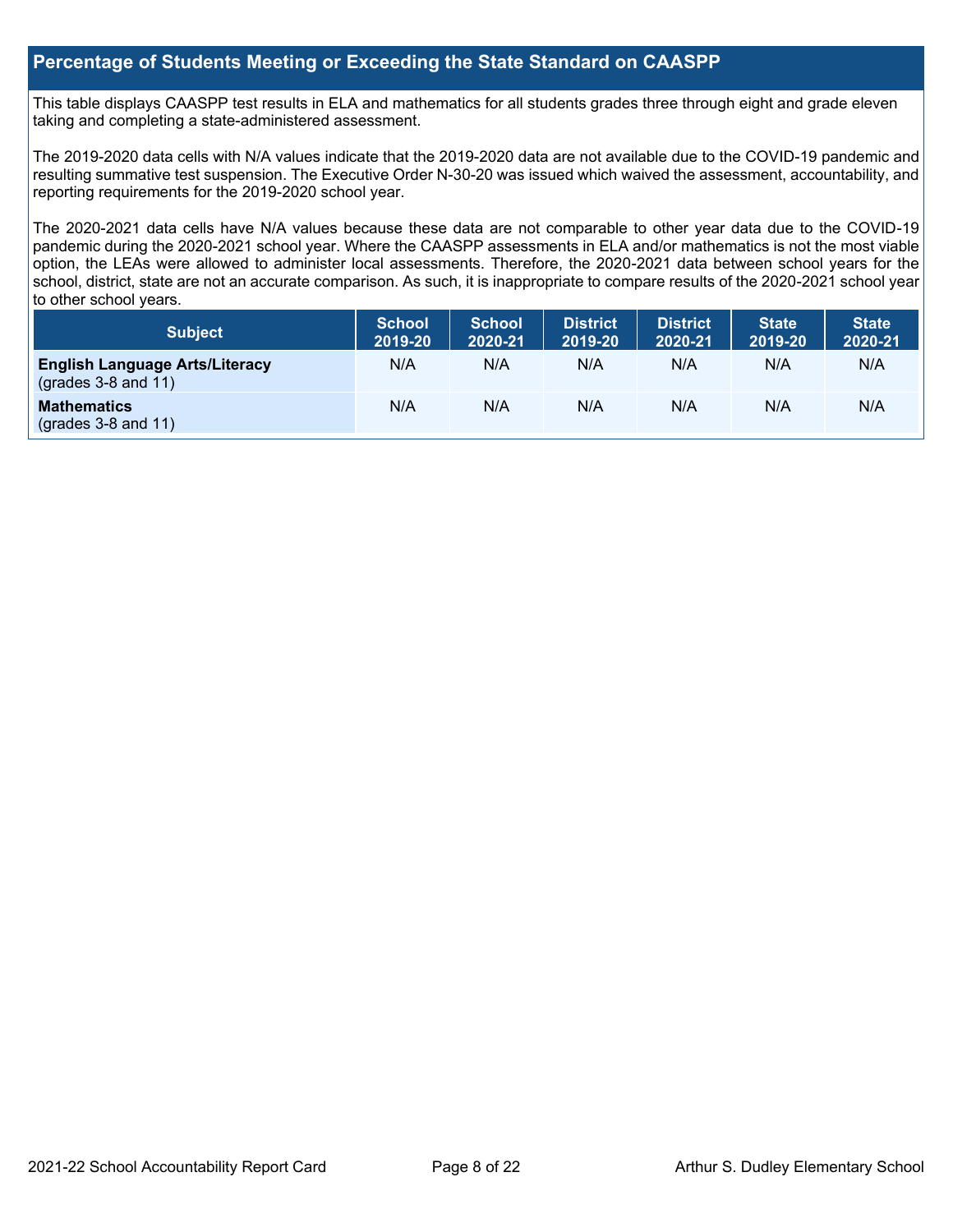## **2020-21 CAASPP Test Results in ELA by Student Group**

This table displays CAASPP test results in ELA by student group for students grades three through eight and grade eleven taking and completing a state-administered assessment. The CDE will populate this table for schools in cases where the school administered the CAASPP assessment. In cases where the school administered a local assessment instead of CAASPP, the CDE will populate this table with "NT" values, meaning this school did not test students using the CAASPP. See the local assessment(s) table for more information.

| <b>CAASPP</b><br><b>Student Groups</b>               | <b>CAASPP</b><br><b>Total</b><br><b>Enrollment</b> | <b>CAASPP</b><br><b>Number</b><br><b>Tested</b> | <b>CAASPP</b><br><b>Percent</b><br><b>Tested</b> | <b>CAASPP</b><br><b>Percent</b><br><b>Not Tested</b> | <b>CAASPP</b><br><b>Percent</b><br><b>Met or</b><br><b>Exceeded</b> |
|------------------------------------------------------|----------------------------------------------------|-------------------------------------------------|--------------------------------------------------|------------------------------------------------------|---------------------------------------------------------------------|
| <b>All Students</b>                                  | 349                                                | <b>NT</b>                                       | <b>NT</b>                                        | <b>NT</b>                                            | <b>NT</b>                                                           |
| <b>Female</b>                                        | 162                                                | <b>NT</b>                                       | <b>NT</b>                                        | <b>NT</b>                                            | <b>NT</b>                                                           |
| <b>Male</b>                                          | 187                                                | <b>NT</b>                                       | <b>NT</b>                                        | <b>NT</b>                                            | <b>NT</b>                                                           |
| American Indian or Alaska Native                     | $\overline{\phantom{a}}$                           | <b>NT</b>                                       | <b>NT</b>                                        | <b>NT</b>                                            | <b>NT</b>                                                           |
| <b>Asian</b>                                         | 30                                                 | <b>NT</b>                                       | <b>NT</b>                                        | <b>NT</b>                                            | <b>NT</b>                                                           |
| <b>Black or African American</b>                     | 67                                                 | NT                                              | <b>NT</b>                                        | <b>NT</b>                                            | <b>NT</b>                                                           |
| <b>Filipino</b>                                      | --                                                 | <b>NT</b>                                       | <b>NT</b>                                        | <b>NT</b>                                            | <b>NT</b>                                                           |
| <b>Hispanic or Latino</b>                            | 107                                                | <b>NT</b>                                       | <b>NT</b>                                        | <b>NT</b>                                            | <b>NT</b>                                                           |
| <b>Native Hawaiian or Pacific Islander</b>           | --                                                 | <b>NT</b>                                       | <b>NT</b>                                        | <b>NT</b>                                            | <b>NT</b>                                                           |
| <b>Two or More Races</b>                             | 15                                                 | <b>NT</b>                                       | <b>NT</b>                                        | <b>NT</b>                                            | <b>NT</b>                                                           |
| <b>White</b>                                         | 121                                                | <b>NT</b>                                       | <b>NT</b>                                        | <b>NT</b>                                            | <b>NT</b>                                                           |
| <b>English Learners</b>                              | 46                                                 | <b>NT</b>                                       | <b>NT</b>                                        | <b>NT</b>                                            | <b>NT</b>                                                           |
| <b>Foster Youth</b>                                  | --                                                 | <b>NT</b>                                       | <b>NT</b>                                        | <b>NT</b>                                            | <b>NT</b>                                                           |
| <b>Homeless</b>                                      | 36                                                 | <b>NT</b>                                       | <b>NT</b>                                        | <b>NT</b>                                            | <b>NT</b>                                                           |
| <b>Military</b>                                      | --                                                 | <b>NT</b>                                       | <b>NT</b>                                        | <b>NT</b>                                            | <b>NT</b>                                                           |
| <b>Socioeconomically Disadvantaged</b>               | 250                                                | <b>NT</b>                                       | <b>NT</b>                                        | <b>NT</b>                                            | <b>NT</b>                                                           |
| <b>Students Receiving Migrant Education Services</b> | $\Omega$                                           | $\mathbf 0$                                     | $\Omega$                                         | $\mathbf 0$                                          | 0                                                                   |
| <b>Students with Disabilities</b>                    | 47                                                 | <b>NT</b>                                       | <b>NT</b>                                        | <b>NT</b>                                            | <b>NT</b>                                                           |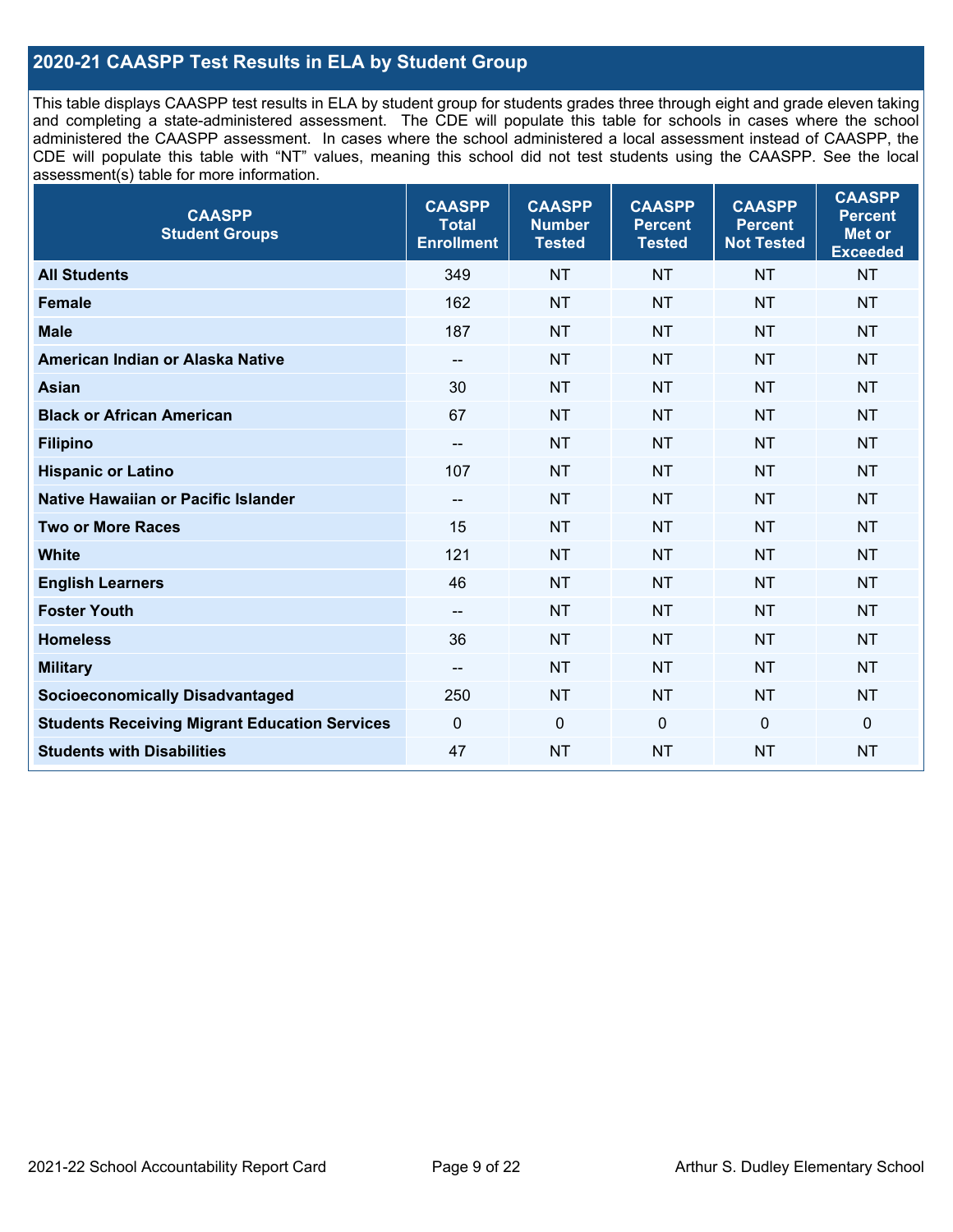## **2020-21 CAASPP Test Results in Math by Student Group**

This table displays CAASPP test results in Math by student group for students grades three through eight and grade eleven taking and completing a state-administered assessment. The CDE will populate this table for schools in cases where the school administered the CAASPP assessment. In cases where the school administered a local assessment instead of CAASPP, the CDE will populate this table with "NT" values, meaning this school did not test students using the CAASPP. See the local assessment(s) table for more information.

| <b>CAASPP</b><br><b>Student Groups</b>               | <b>CAASPP</b><br><b>Total</b><br><b>Enrollment</b> | <b>CAASPP</b><br><b>Number</b><br><b>Tested</b> | <b>CAASPP</b><br><b>Percent</b><br><b>Tested</b> | <b>CAASPP</b><br><b>Percent</b><br><b>Not Tested</b> | <b>CAASPP</b><br><b>Percent</b><br>Met or<br><b>Exceeded</b> |
|------------------------------------------------------|----------------------------------------------------|-------------------------------------------------|--------------------------------------------------|------------------------------------------------------|--------------------------------------------------------------|
| <b>All Students</b>                                  | 349                                                | <b>NT</b>                                       | <b>NT</b>                                        | <b>NT</b>                                            | <b>NT</b>                                                    |
| <b>Female</b>                                        | 162                                                | <b>NT</b>                                       | <b>NT</b>                                        | <b>NT</b>                                            | <b>NT</b>                                                    |
| <b>Male</b>                                          | 187                                                | <b>NT</b>                                       | <b>NT</b>                                        | <b>NT</b>                                            | <b>NT</b>                                                    |
| American Indian or Alaska Native                     | --                                                 | <b>NT</b>                                       | <b>NT</b>                                        | <b>NT</b>                                            | <b>NT</b>                                                    |
| Asian                                                | 30                                                 | <b>NT</b>                                       | <b>NT</b>                                        | <b>NT</b>                                            | <b>NT</b>                                                    |
| <b>Black or African American</b>                     | 67                                                 | NT                                              | <b>NT</b>                                        | <b>NT</b>                                            | <b>NT</b>                                                    |
| <b>Filipino</b>                                      | --                                                 | <b>NT</b>                                       | <b>NT</b>                                        | <b>NT</b>                                            | <b>NT</b>                                                    |
| <b>Hispanic or Latino</b>                            | 107                                                | <b>NT</b>                                       | <b>NT</b>                                        | <b>NT</b>                                            | <b>NT</b>                                                    |
| <b>Native Hawaiian or Pacific Islander</b>           | --                                                 | <b>NT</b>                                       | <b>NT</b>                                        | <b>NT</b>                                            | <b>NT</b>                                                    |
| <b>Two or More Races</b>                             | 15                                                 | <b>NT</b>                                       | <b>NT</b>                                        | <b>NT</b>                                            | <b>NT</b>                                                    |
| <b>White</b>                                         | 121                                                | <b>NT</b>                                       | <b>NT</b>                                        | <b>NT</b>                                            | <b>NT</b>                                                    |
| <b>English Learners</b>                              | 46                                                 | <b>NT</b>                                       | <b>NT</b>                                        | <b>NT</b>                                            | <b>NT</b>                                                    |
| <b>Foster Youth</b>                                  | --                                                 | <b>NT</b>                                       | <b>NT</b>                                        | <b>NT</b>                                            | <b>NT</b>                                                    |
| <b>Homeless</b>                                      | 36                                                 | <b>NT</b>                                       | <b>NT</b>                                        | <b>NT</b>                                            | <b>NT</b>                                                    |
| <b>Military</b>                                      | --                                                 | <b>NT</b>                                       | <b>NT</b>                                        | <b>NT</b>                                            | <b>NT</b>                                                    |
| <b>Socioeconomically Disadvantaged</b>               | 250                                                | <b>NT</b>                                       | <b>NT</b>                                        | <b>NT</b>                                            | <b>NT</b>                                                    |
| <b>Students Receiving Migrant Education Services</b> | $\mathbf{0}$                                       | $\mathbf 0$                                     | $\mathbf 0$                                      | $\mathbf 0$                                          | 0                                                            |
| <b>Students with Disabilities</b>                    | 47                                                 | <b>NT</b>                                       | <b>NT</b>                                        | <b>NT</b>                                            | <b>NT</b>                                                    |

## **2020-21 Local Assessment Test Results in ELA by Student Group**

This table displays Local Assessment test results in ELA by student group for students grades three through eight and grade eleven. LEAs/schools will populate this table for schools in cases where the school administered a local assessment. In cases where the school administered the CAASPP assessment, LEAs/schools will populate this table with "N/A" values in all cells, meaning this table is Not Applicable for this school.

\*At or above the grade-level standard in the context of the local assessment administered.

## **2020-21 Local Assessment Test Results in Math by Student Group**

This table displays Local Assessment test results in Math by student group for students grades three through eight and grade eleven. LEAs/schools will populate this table for schools in cases where the school administered a local assessment. In cases where the school administered the CAASPP assessment, LEAs/schools will populate this table with "N/A" values in all cells, meaning this table is Not Applicable for this school.

\*At or above the grade-level standard in the context of the local assessment administered.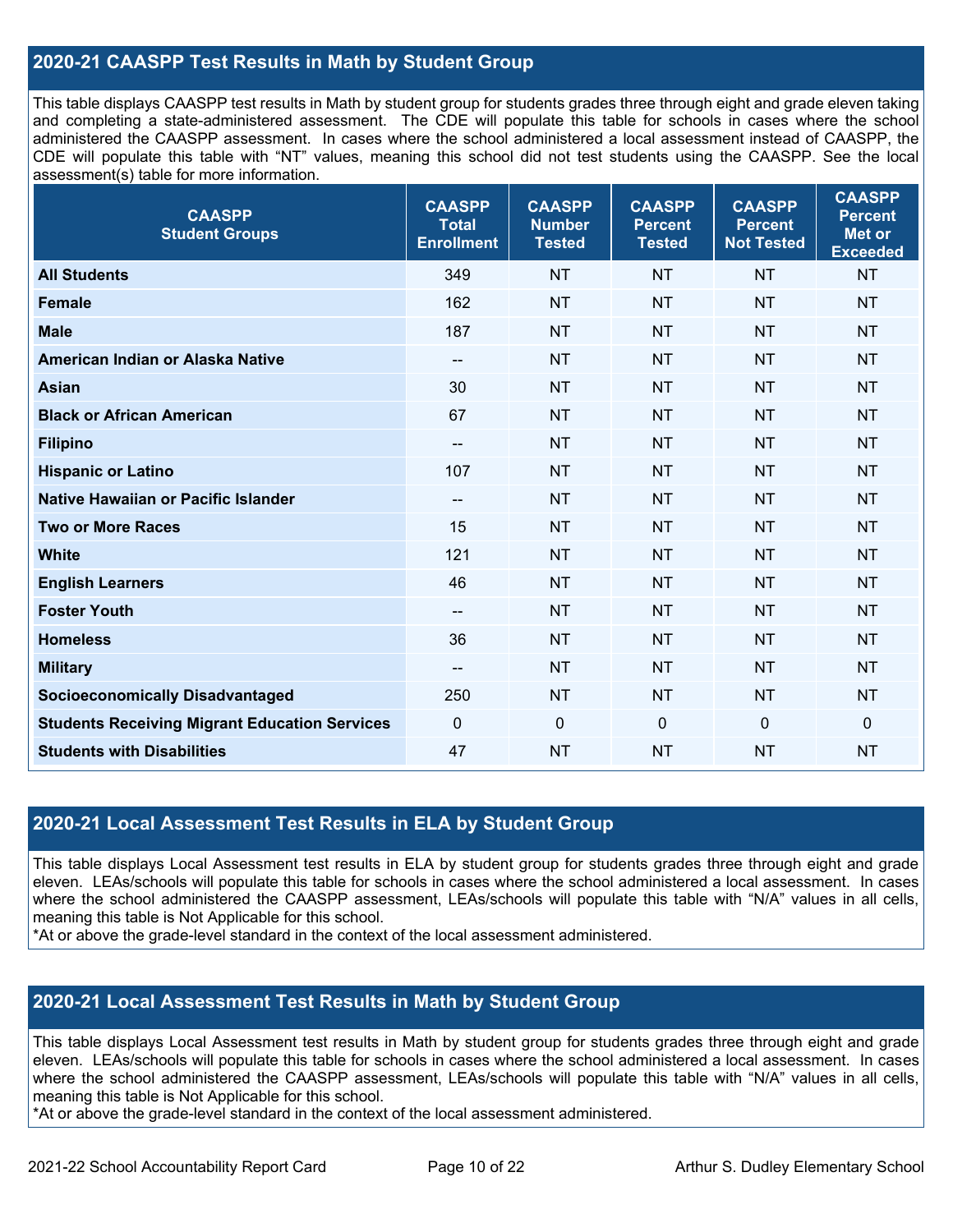## **CAASPP Test Results in Science for All Students**

This table displays the percentage of all students grades five, eight, and High School meeting or exceeding the State Standard.

The 2019-2020 data cells with N/A values indicate that the 2019-2020 data are not available due to the COVID-19 pandemic and resulting summative testing suspension. The Executive Order N-30-20 was issued which waived the assessment, accountability, and reporting requirements for the 2019-2020 school year.

For any 2020-2021 data cells with N/T values indicate that this school did not test students using the CAASPP Science.

| <b>Subject</b>                                  | <b>School</b> | <b>School</b> | <b>District</b> | District | <b>State</b> | <b>State</b> |
|-------------------------------------------------|---------------|---------------|-----------------|----------|--------------|--------------|
|                                                 | 2019-20       | 2020-21       | 2019-20         | 2020-21  | 2019-20      | 2020-21      |
| <b>Science</b><br>(grades 5, 8 and high school) | N/A           | ΝT            | N/A             | 20.83    | N/A          | 28.72        |

## **2020-21 CAASPP Test Results in Science by Student Group**

This table displays CAASPP test results in Science by student group for students grades five, eight, and High School. For any data cells with N/T values indicate that this school did not test students using the CAASPP Science.

| <b>Student Group</b>                                 | <b>Total</b><br><b>Enrollment</b> | <b>Number</b><br><b>Tested</b> | <b>Percent</b><br><b>Tested</b> | <b>Percent</b><br><b>Not Tested</b> | <b>Percent</b><br><b>Met or</b><br><b>Exceeded</b> |
|------------------------------------------------------|-----------------------------------|--------------------------------|---------------------------------|-------------------------------------|----------------------------------------------------|
| <b>All Students</b>                                  | 92                                | <b>NT</b>                      | <b>NT</b>                       | <b>NT</b>                           | <b>NT</b>                                          |
| Female                                               | 49                                | <b>NT</b>                      | <b>NT</b>                       | <b>NT</b>                           | <b>NT</b>                                          |
| <b>Male</b>                                          | 43                                | <b>NT</b>                      | <b>NT</b>                       | <b>NT</b>                           | <b>NT</b>                                          |
| American Indian or Alaska Native                     | $\hspace{0.05cm} \ldots$          | <b>NT</b>                      | <b>NT</b>                       | <b>NT</b>                           | <b>NT</b>                                          |
| <b>Asian</b>                                         | --                                | <b>NT</b>                      | <b>NT</b>                       | <b>NT</b>                           | <b>NT</b>                                          |
| <b>Black or African American</b>                     | 25                                | <b>NT</b>                      | <b>NT</b>                       | <b>NT</b>                           | <b>NT</b>                                          |
| <b>Filipino</b>                                      | $\Omega$                          | $\mathbf 0$                    | $\mathbf{0}$                    | $\mathbf 0$                         | $\mathbf 0$                                        |
| <b>Hispanic or Latino</b>                            | 29                                | <b>NT</b>                      | <b>NT</b>                       | <b>NT</b>                           | <b>NT</b>                                          |
| Native Hawaiian or Pacific Islander                  | $-$                               | <b>NT</b>                      | <b>NT</b>                       | <b>NT</b>                           | <b>NT</b>                                          |
| <b>Two or More Races</b>                             | --                                | <b>NT</b>                      | <b>NT</b>                       | <b>NT</b>                           | <b>NT</b>                                          |
| <b>White</b>                                         | 24                                | <b>NT</b>                      | <b>NT</b>                       | <b>NT</b>                           | <b>NT</b>                                          |
| <b>English Learners</b>                              | --                                | <b>NT</b>                      | <b>NT</b>                       | <b>NT</b>                           | <b>NT</b>                                          |
| <b>Foster Youth</b>                                  | --                                | <b>NT</b>                      | <b>NT</b>                       | <b>NT</b>                           | <b>NT</b>                                          |
| <b>Homeless</b>                                      | 14                                | <b>NT</b>                      | <b>NT</b>                       | <b>NT</b>                           | <b>NT</b>                                          |
| <b>Military</b>                                      | --                                | <b>NT</b>                      | <b>NT</b>                       | <b>NT</b>                           | <b>NT</b>                                          |
| <b>Socioeconomically Disadvantaged</b>               | 63                                | <b>NT</b>                      | <b>NT</b>                       | <b>NT</b>                           | <b>NT</b>                                          |
| <b>Students Receiving Migrant Education Services</b> | 0                                 | $\mathbf 0$                    | $\Omega$                        | $\Omega$                            | $\mathbf 0$                                        |
| <b>Students with Disabilities</b>                    | 12                                | <b>NT</b>                      | <b>NT</b>                       | <b>NT</b>                           | <b>NT</b>                                          |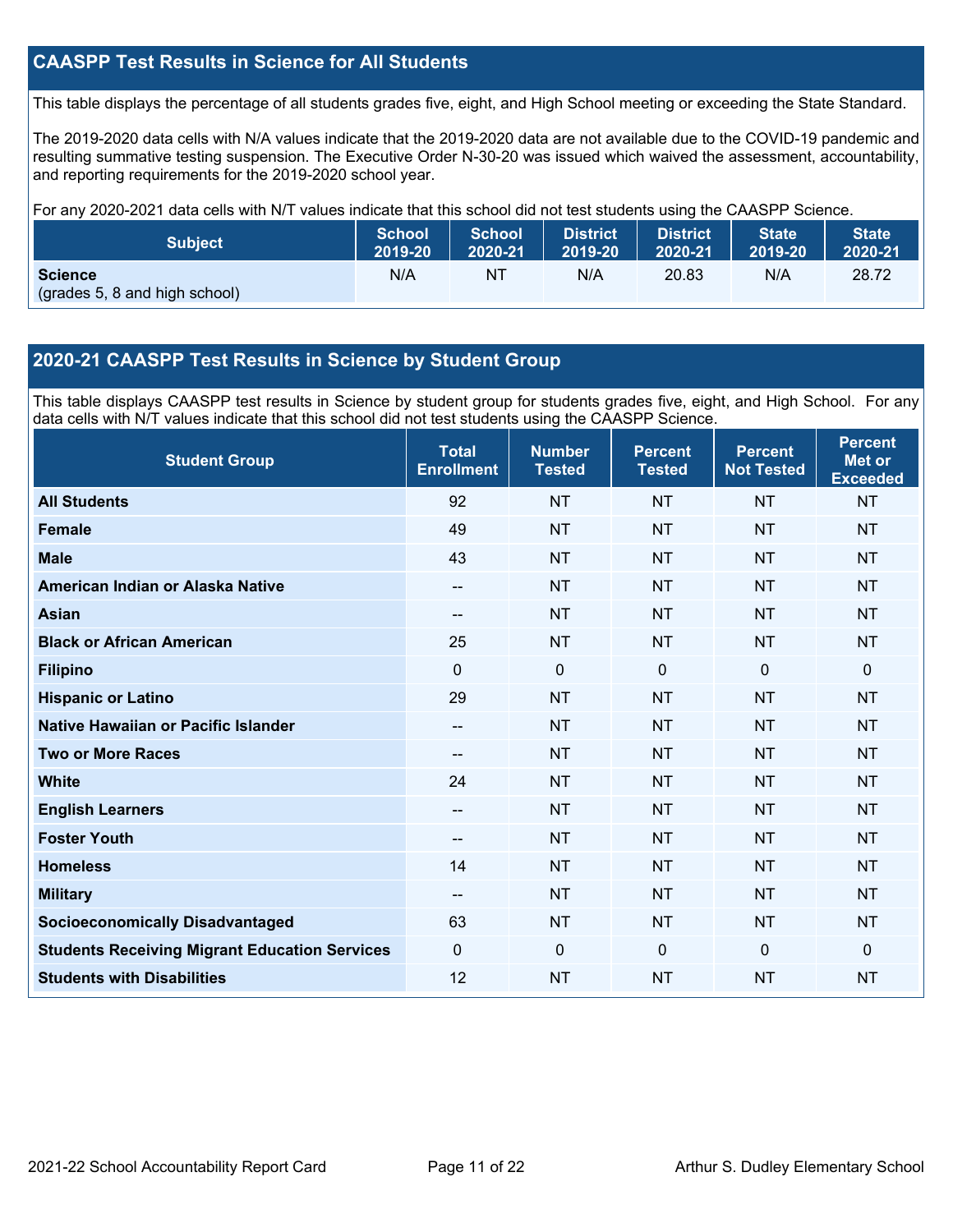## **B. Pupil Outcomes State Priority: Other Pupil Outcomes**

The SARC provides the following information relevant to the State priority: Other Pupil Outcomes (Priority 8): Pupil outcomes in the subject area of physical education.

## **2020-21 California Physical Fitness Test Results**

Due to the COVID-19 crisis, the Physical Fitness Test was suspended during the 2020-2021 school year and therefore no data are reported and each cell in this table is populated with "N/A."

| <b>Grade Level</b> | <b>Four of Six Fitness Standards</b> | <b>Five of Six Fitness Standards</b> | Percentage of Students Meeting   Percentage of Students Meeting   Percentage of Students Meeting<br><b>Six of Six Fitness Standards</b> |
|--------------------|--------------------------------------|--------------------------------------|-----------------------------------------------------------------------------------------------------------------------------------------|
| Grade 5            | N/A                                  | N/A                                  | N/A                                                                                                                                     |
| Grade 7            | N/A                                  | N/A                                  | N/A                                                                                                                                     |
| Grade 9            | N/A                                  | N/A                                  | N/A                                                                                                                                     |

## **C. Engagement State Priority: Parental Involvement**

The SARC provides the following information relevant to the State priority: Parental Involvement (Priority 3): Efforts the school district makes to seek parent input in making decisions regarding the school district and at each school site.

#### **2021-22 Opportunities for Parental Involvement**

Once we get past our COVID protocols parents are encouraged to get involved in their child's learning environment either by volunteering in the classroom, participating in a decision-making group, or simply attending school events. Parents stay informed on upcoming events and school activities through automated telephone messages, email, progress reports, and the school website. Contact the school office at (916) 338-6470 for more information on how to become involved in your child's learning environment.

School Site Council provides parents an opportunity to learn more about our school programs, especially those funded through Title I funds. Along with Back-toSchool Night and Open House, each grade level hosts on Family Night with various activities showcasing student work or curricular content from that grade level.

Our hope is that Dudley is a place where parents can easily be aware of what is going on and know that they can reach out to us with any questions or requests for support.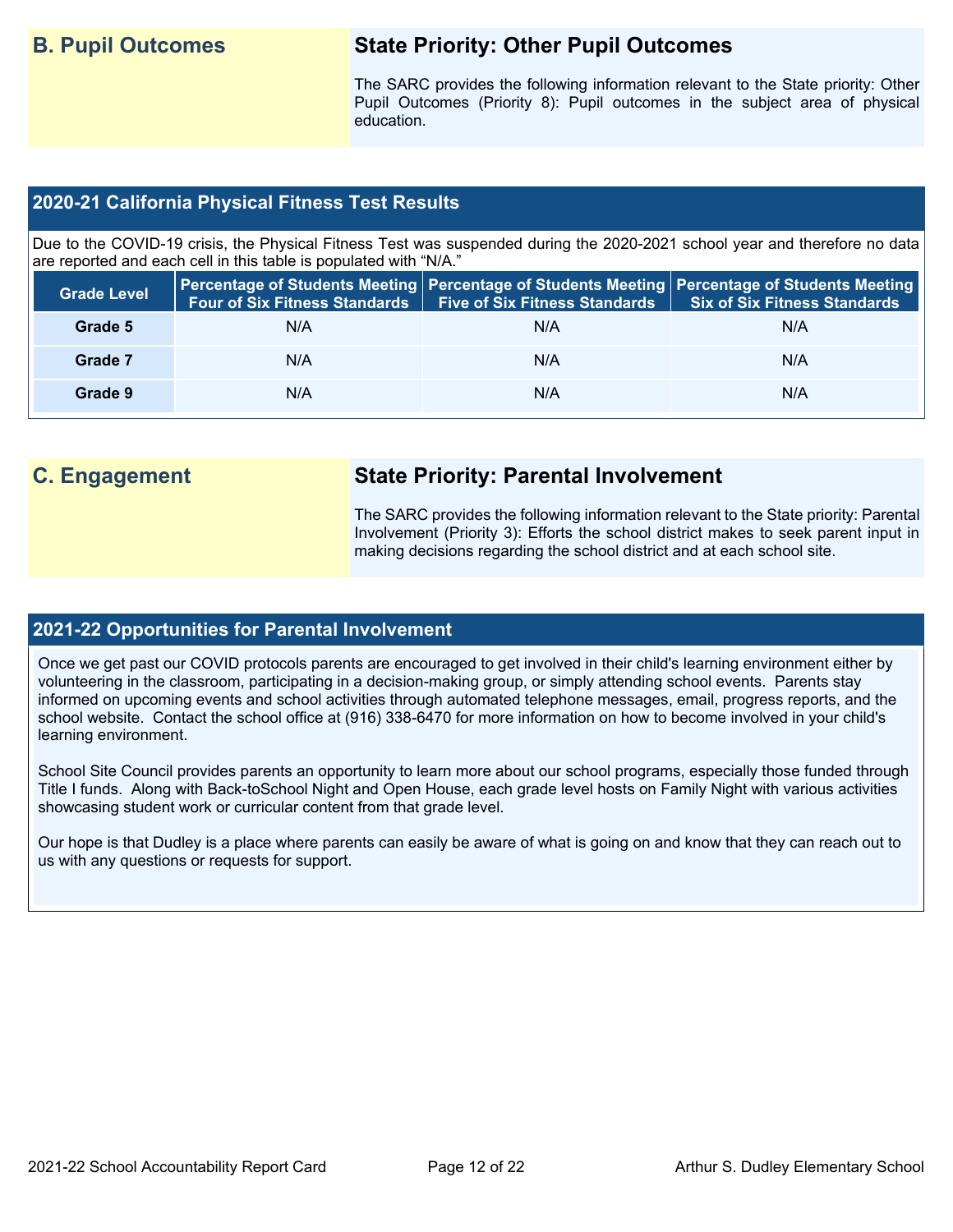## **2020-21 Chronic Absenteeism by Student Group**

| <b>Student Group</b>                                 | <b>Cumulative</b><br><b>Enrollment</b> | <b>Chronic</b><br><b>Absenteeism</b><br><b>Eligible Enrollment</b> | <b>Chronic</b><br><b>Absenteeism</b><br><b>Count</b> | <b>Chronic</b><br><b>Absenteeism</b><br><b>Rate</b> |
|------------------------------------------------------|----------------------------------------|--------------------------------------------------------------------|------------------------------------------------------|-----------------------------------------------------|
| <b>All Students</b>                                  | 659                                    | 641                                                                | 221                                                  | 34.5                                                |
| <b>Female</b>                                        | 310                                    | 302                                                                | 110                                                  | 36.4                                                |
| <b>Male</b>                                          | 349                                    | 339                                                                | 111                                                  | 32.7                                                |
| American Indian or Alaska Native                     | 4                                      | 4                                                                  | $\overline{2}$                                       | 50.0                                                |
| <b>Asian</b>                                         | 52                                     | 52                                                                 | 5                                                    | 9.6                                                 |
| <b>Black or African American</b>                     | 126                                    | 121                                                                | 52                                                   | 43.0                                                |
| <b>Filipino</b>                                      | 12                                     | 12                                                                 | $\overline{2}$                                       | 16.7                                                |
| <b>Hispanic or Latino</b>                            | 212                                    | 206                                                                | 72                                                   | 35.0                                                |
| Native Hawaiian or Pacific Islander                  | 5                                      | $\overline{5}$                                                     | $\mathbf{1}$                                         | 20.0                                                |
| <b>Two or More Races</b>                             | 26                                     | 24                                                                 | 6                                                    | 25.0                                                |
| <b>White</b>                                         | 222                                    | 217                                                                | 81                                                   | 37.3                                                |
| <b>English Learners</b>                              | 87                                     | 86                                                                 | 26                                                   | 30.2                                                |
| <b>Foster Youth</b>                                  | 10                                     | 10                                                                 | 1                                                    | 10.0                                                |
| <b>Homeless</b>                                      | 40                                     | 39                                                                 | 21                                                   | 53.8                                                |
| <b>Socioeconomically Disadvantaged</b>               | 496                                    | 481                                                                | 195                                                  | 40.5                                                |
| <b>Students Receiving Migrant Education Services</b> | $\mathbf{0}$                           | $\mathbf 0$                                                        | $\Omega$                                             | 0.0                                                 |
| <b>Students with Disabilities</b>                    | 98                                     | 92                                                                 | 38                                                   | 41.3                                                |

## **C. Engagement State Priority: School Climate**

The SARC provides the following information relevant to the State priority: School Climate (Priority 6):

- Pupil suspension rates;
- Pupil expulsion rates; and
- Other local measures on the sense of safety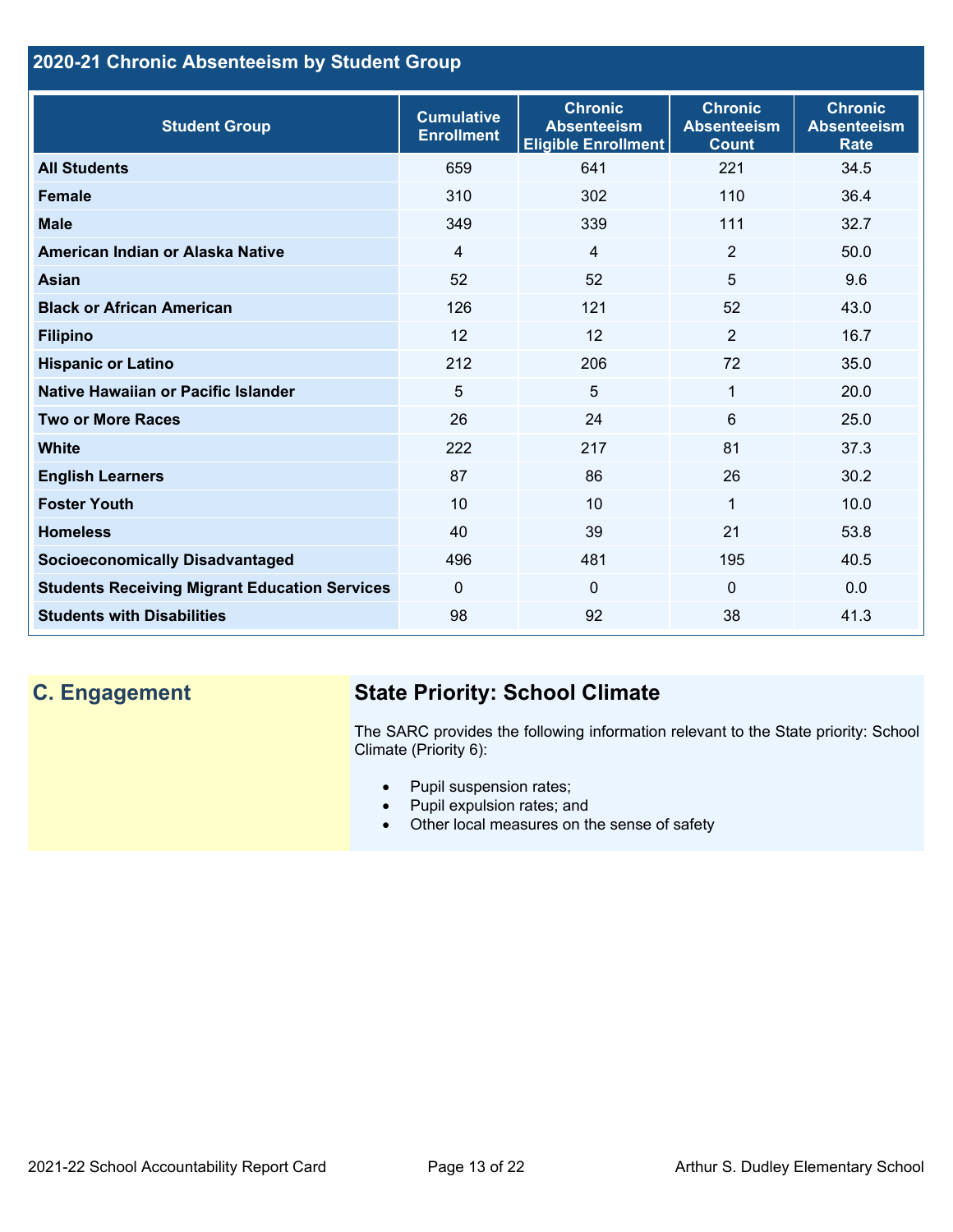## **Suspensions and Expulsions**

This table displays suspensions and expulsions data collected between July through June, each full school year respectively. Data collected during the 2020-21 school year may not be comparable to earlier years of this collection due to differences in learning mode instruction in response to the COVID-19 pandemic.

| <b>Subject</b>     | <b>School</b><br>2018-19 | <b>School</b><br>2020-21 | <b>District</b><br>2018-19 | <b>District</b><br>2020-21 | <b>State</b><br>2018-19 | <b>State</b><br>2020-21 |
|--------------------|--------------------------|--------------------------|----------------------------|----------------------------|-------------------------|-------------------------|
| <b>Suspensions</b> | 3.37                     | 0.00                     | 5.28                       | 0.41                       | 3.47                    | 0.20                    |
| <b>Expulsions</b>  | 0.00                     | 0.00                     | 0.22                       | 0.00                       | 0.08                    | 0.00                    |

This table displays suspensions and expulsions data collected between July through February, partial school year due to the COVID-19 pandemic. The 2019-2020 suspensions and expulsions rate data are not comparable to other year data because the 2019-2020 school year is a partial school year due to the COVID-19 crisis. As such, it would be inappropriate to make any comparisons in rates of suspensions and expulsions in the 2019-2020 school year compared to other school years.

| <b>Subject</b>     | <b>School</b><br>2019-20 | <b>District</b><br>2019-20 | <b>State</b><br>2019-20 |
|--------------------|--------------------------|----------------------------|-------------------------|
| <b>Suspensions</b> | 2.25                     | 3.65                       | 2.45                    |
| <b>Expulsions</b>  | 0.00                     | 0.00                       | 0.05                    |

## **2020-21 Suspensions and Expulsions by Student Group**

| <b>Student Group</b>                                 | <b>Suspensions Rate</b> | <b>Expulsions Rate</b> |
|------------------------------------------------------|-------------------------|------------------------|
| <b>All Students</b>                                  | 0.00                    | 0.00                   |
| <b>Female</b>                                        | 0.00                    | 0.00                   |
| <b>Male</b>                                          | 0.00                    | 0.00                   |
| American Indian or Alaska Native                     | 0.00                    | 0.00                   |
| Asian                                                | 0.00                    | 0.00                   |
| <b>Black or African American</b>                     | 0.00                    | 0.00                   |
| <b>Filipino</b>                                      | 0.00                    | 0.00                   |
| <b>Hispanic or Latino</b>                            | 0.00                    | 0.00                   |
| Native Hawaiian or Pacific Islander                  | 0.00                    | 0.00                   |
| <b>Two or More Races</b>                             | 0.00                    | 0.00                   |
| <b>White</b>                                         | 0.00                    | 0.00                   |
| <b>English Learners</b>                              | 0.00                    | 0.00                   |
| <b>Foster Youth</b>                                  | 0.00                    | 0.00                   |
| <b>Homeless</b>                                      | 0.00                    | 0.00                   |
| <b>Socioeconomically Disadvantaged</b>               | 0.00                    | 0.00                   |
| <b>Students Receiving Migrant Education Services</b> | 0.00                    | 0.00                   |
| <b>Students with Disabilities</b>                    | 0.00                    | 0.00                   |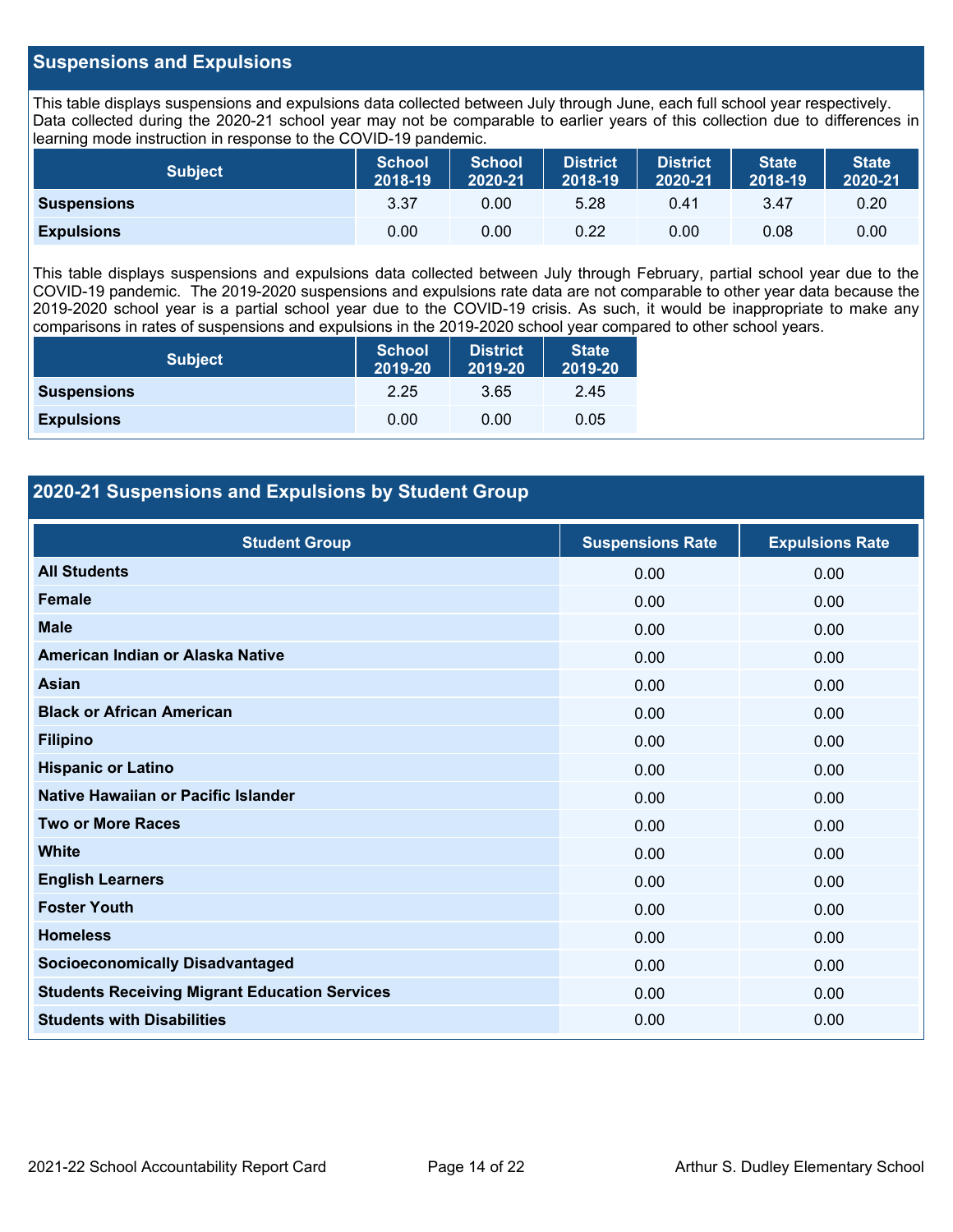#### **2021-22 School Safety Plan**

The district takes great efforts to ensure that all schools are clean, safe, and functional through proper facilities maintenance and campus supervision. Dudley Elementary School's original facilities were build in 1959; ongoing maintenance and campus improvements ensure facilities remain up to date and provide adequate space for students and staff.

Dudley Elementary School's Comprehensive Safety Plan is updated annually with the current plan being approved by the CJUSD Board of Education in the Spring of 2022. This plan will be reviewed and updated in the Spring of 2023.

The Safety Plan has two goals related to School Climate: Goal #1: A school environment that has in place supports for students' social-emotional needs will be provided. Goal #2: Frequent communication will be maintained among staff, students and parents.

The Safety Plan has four goals related to the Physical Environment: Goal #1: The physical environment of Dudley Elementary will be free of hazards. Goal #2: 100% of staff will understand the Safety Plan procedures and their role in the Incident Command System. Goal #3: Staff members will wear their staff badges and carry a 2-way radio whenever outside of the classroom. Goal #4 Safety kits will be stored in each classroom.

## **D. Other SARC Information Information Required in the SARC**

The information in this section is required to be in the SARC but is not included in the state priorities for LCFF.

#### **2018-19 Elementary Average Class Size and Class Size Distribution**

This table displays the 2018-19 average class size and class size distribution. The columns titled "Number of Classes" indicates how many classes fall into each size category (a range of total students per class). The "Other" category is for multigrade level classes.

| <b>Grade Level</b> | <b>Average</b><br><b>Class Size</b> | 1-20 Students | Number of Classes with   Number of Classes with   Number of Classes with<br>21-32 Students | 33+ Students |
|--------------------|-------------------------------------|---------------|--------------------------------------------------------------------------------------------|--------------|
| K                  | 26                                  |               |                                                                                            |              |
|                    | 22                                  |               |                                                                                            |              |
|                    | <b>20</b>                           |               |                                                                                            |              |
|                    | 26                                  |               |                                                                                            |              |
|                    | 32                                  |               |                                                                                            |              |
|                    | 31                                  |               | 3                                                                                          |              |
|                    | 24                                  |               |                                                                                            |              |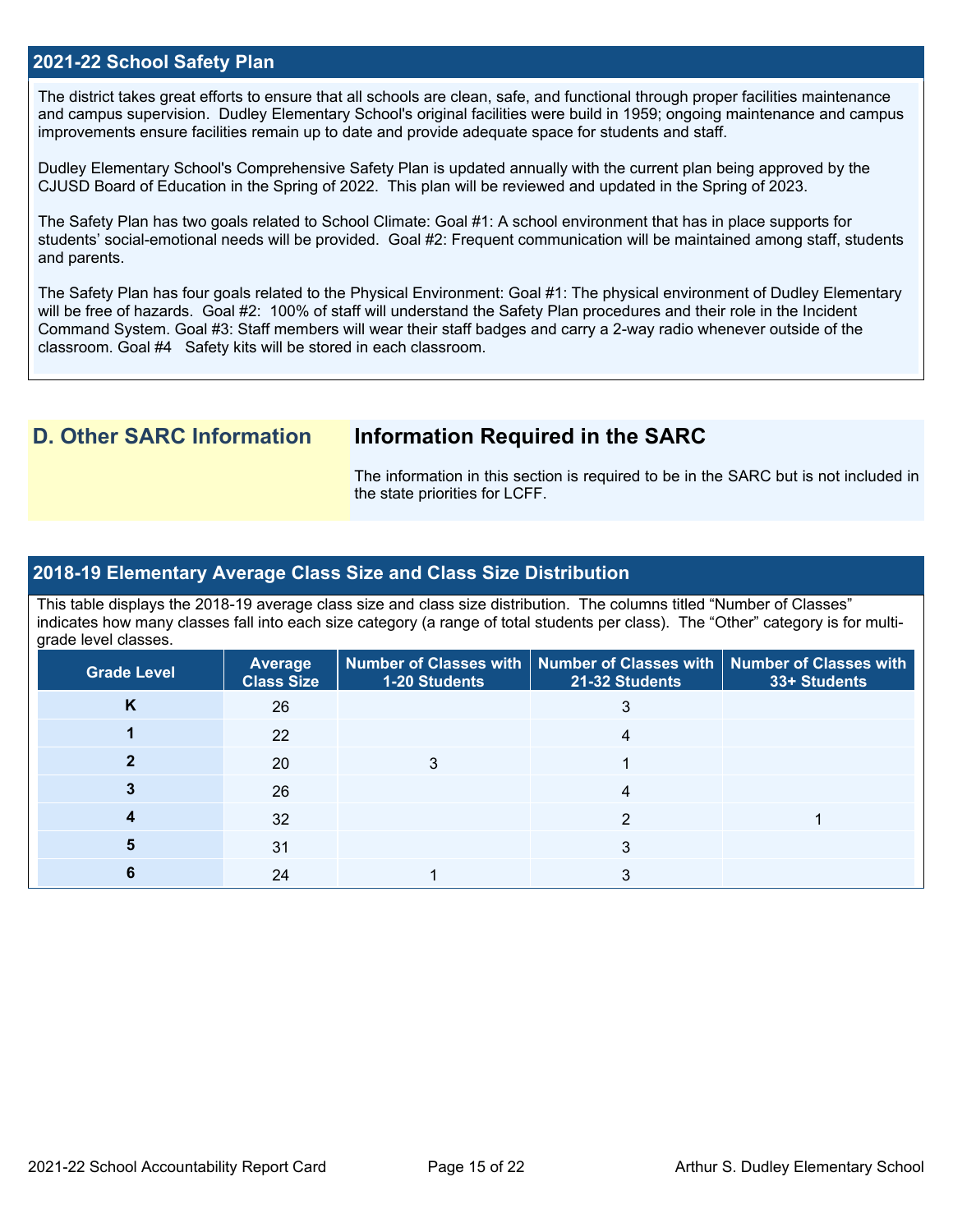## **2019-20 Elementary Average Class Size and Class Size Distribution**

This table displays the 2019-20 average class size and class size distribution. The columns titled "Number of Classes" indicates how many classes fall into each size category (a range of total students per class). The "Other" category is for multi-grade level classes.

| <b>Grade Level</b> | Average<br><b>Class Size</b> | 1-20 Students | Number of Classes with   Number of Classes with  <br>21-32 Students | <b>Number of Classes with</b><br>33+ Students |
|--------------------|------------------------------|---------------|---------------------------------------------------------------------|-----------------------------------------------|
| K                  | 23                           |               |                                                                     |                                               |
|                    | 24                           |               |                                                                     |                                               |
|                    | 22                           |               | 4                                                                   |                                               |
|                    | 21                           |               | 3                                                                   |                                               |
|                    | 33                           |               |                                                                     |                                               |
| 5                  | 31                           |               | 3                                                                   |                                               |
| 6                  | 29                           |               | 3                                                                   |                                               |
| <b>Other</b>       | 18                           |               |                                                                     |                                               |

## **2020-21 Elementary Average Class Size and Class Size Distribution**

This table displays the 2020-21 average class size and class size distribution. The columns titled "Number of Classes" indicates how many classes fall into each size category (a range of total students per class). The "Other" category is for multi-grade level classes.

| <b>Grade Level</b> | <b>Average</b><br><b>Class Size</b> | 1-20 Students | Number of Classes with   Number of Classes with   Number of Classes with<br>21-32 Students | 33+ Students |
|--------------------|-------------------------------------|---------------|--------------------------------------------------------------------------------------------|--------------|
| K                  | 24                                  |               |                                                                                            |              |
|                    | 24                                  |               | 3                                                                                          |              |
|                    | 24                                  |               | 4                                                                                          |              |
|                    | 21                                  |               | 3                                                                                          |              |
|                    | 25                                  |               | 3                                                                                          |              |
| 5                  | 29                                  |               | 3                                                                                          |              |
| 6                  | 31                                  |               | 3                                                                                          |              |
| <b>Other</b>       | 14                                  |               |                                                                                            |              |

#### **2020-21 Ratio of Pupils to Academic Counselor**

This table displays the ratio of pupils to Academic Counselor. One full time equivalent (FTE) equals one staff member working full time; one FTE could also represent two staff members who each work 50 percent of full time.

| <b>Title</b>                        | <b>Ratio</b> |
|-------------------------------------|--------------|
| <b>Pupils to Academic Counselor</b> | 617          |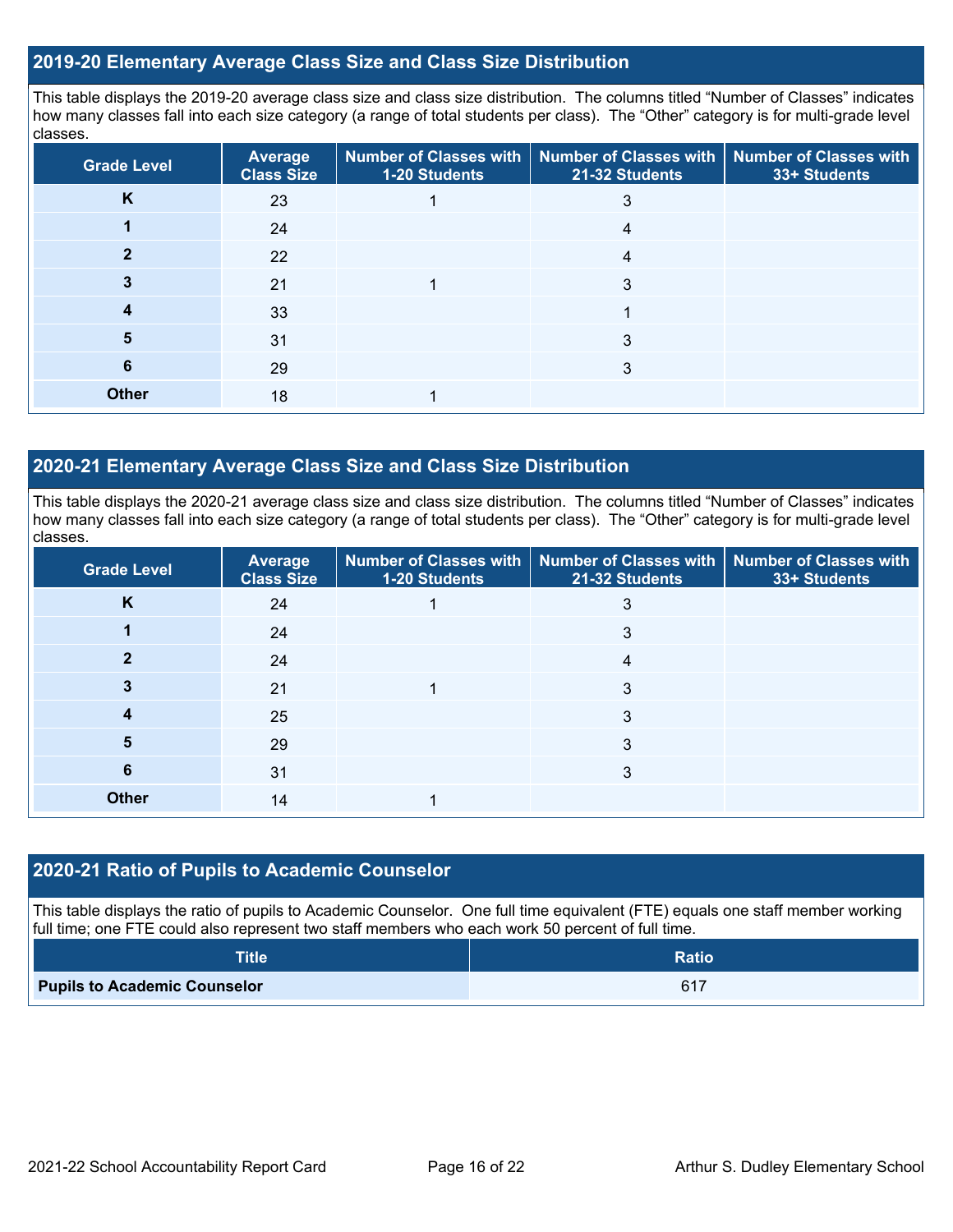## **2020-21 Student Support Services Staff**

This table displays the number of FTE support staff assigned to this school. One full time equivalent (FTE) equals one staff member working full time; one FTE could also represent two staff members who each work 50 percent of full time.

| <b>Title</b>                                                         | <b>Number of FTE Assigned to School</b> |
|----------------------------------------------------------------------|-----------------------------------------|
| <b>Counselor (Academic, Social/Behavioral or Career Development)</b> |                                         |
| Library Media Teacher (Librarian)                                    | $\Omega$                                |
| <b>Library Media Services Staff (Paraprofessional)</b>               | $\Omega$                                |
| <b>Psychologist</b>                                                  | 0                                       |
| <b>Social Worker</b>                                                 | 0                                       |
| <b>Speech/Language/Hearing Specialist</b>                            | 0                                       |
| <b>Resource Specialist (non-teaching)</b>                            | 0                                       |
| <b>Other</b>                                                         | 0.5                                     |

## **2019-20 Expenditures Per Pupil and School Site Teacher Salaries**

This table displays the 2019-20 expenditures per pupil and average teach salary for this school. Cells with N/A values do not require data.

| <b>Level</b>                                         | <b>Total</b><br><b>Expenditures</b><br><b>Per Pupil</b> | <b>Expenditures</b><br><b>Per Pupil</b><br>(Restricted) | <b>Expenditures</b><br><b>Per Pupil</b><br>(Unrestricted) | <b>Average</b><br><b>Teacher</b><br><b>Salary</b> |  |
|------------------------------------------------------|---------------------------------------------------------|---------------------------------------------------------|-----------------------------------------------------------|---------------------------------------------------|--|
| <b>School Site</b>                                   | 5331                                                    | 993                                                     | 4338                                                      | 72342                                             |  |
| <b>District</b>                                      | N/A                                                     | N/A                                                     | 6377                                                      | \$76,724                                          |  |
| <b>Percent Difference - School Site and District</b> | N/A                                                     | N/A                                                     | $-38.1$                                                   | $-5.9$                                            |  |
| <b>State</b>                                         |                                                         |                                                         | \$8,444                                                   | \$77,042                                          |  |
| <b>Percent Difference - School Site and State</b>    | N/A                                                     | N/A                                                     | $-64.2$                                                   | $-6.3$                                            |  |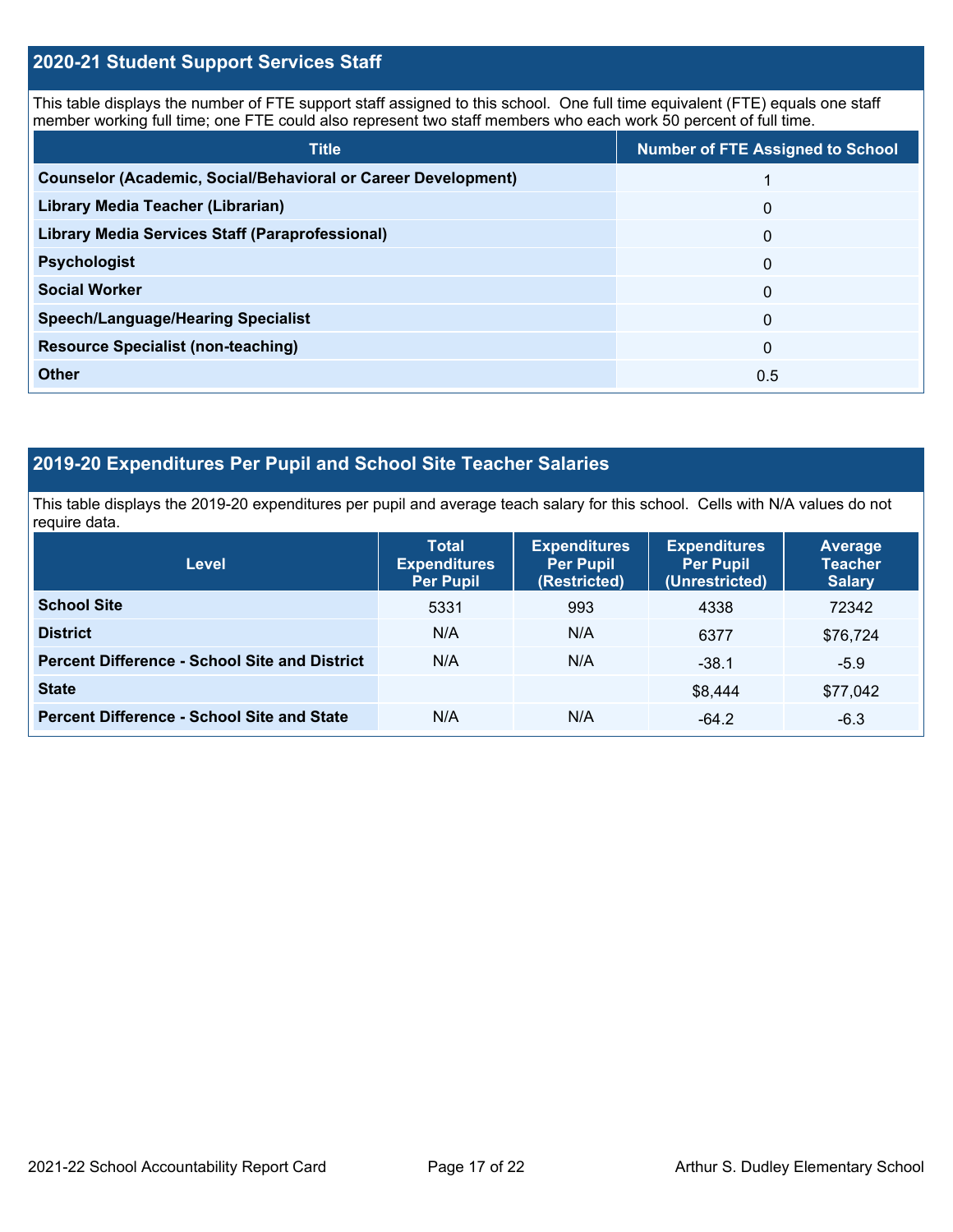### **2020-21 Types of Services Funded**

Dudley Elementary School is committed to assisting all of our students with support in the areas of academic, behavioral, and social-emotional development.

Academically, we provide support at several levels. When a student is identified with an area of need, the teacher identifies accommodations and modifications to employ, writes a SMART goal related to the area of need, and meets with the parent of the child to relay this information. Academic support may occur through grade level Intervention Rotation, in-class Workshop, or through small group in a pull-out model. Student progress is monitored and adjustments to the strategy are made as needed.

Behaviorally, Dudley Elementary utilizes Positive Behavior Intervention Support (PBIS). We are currently in tier I and tier II implementation. The focus of the tier I strategy is to clearly identify behavior expectations stated with positive language. Students are acknowledged for displaying these expectations. There is also a clearly defined strategy for students who are experiencing difficulty meeting the expectations. Office Referral data is gathered and analyzed on a regular basis to identify if particular expectations need to be revisited as identified. Tier II focuses on those students who haven't responded to tier I level supports and additional strategies, such as Check-In, Check-Out are utilized and data is tracked as to the effectiveness of the strategy.

Dudley Elementary attempts to meet the social and emotional needs of our students by accessibility to a school counselor 5 days per week. We utilize Healthy Play, Second Step, and Community Circles in all classrooms as tier I intervention strategies. Dudley participates in an anti-bullying strategy, Safe School Ambassadors. In this program, students who are from a wide cross-section of our student population are trained in specific language and strategies they can use to intervene, and minimize student mistreatment as well as support the student who received such behavior and strategies for making adults aware of student mistreatment. We offer Toolbox as a skill development strategy as a tier II strategy. As needed we can access support from the district Behavior Support Team as well as ERMHS counseling.

Dudley Elementary strives to have all of our students become college and career ready, and these programs have proven to be quite valuable.

## **2019-20 Teacher and Administrative Salaries**

This table displays the 2019-20 Teacher and Administrative salaries. For detailed information on salaries, see the CDE Certification Salaries & Benefits web page at [http://www.cde.ca.gov/ds/fd/cs/.](http://www.cde.ca.gov/ds/fd/cs/)

| Category                                             | <b>District</b><br><b>Amount</b> | <b>State Average</b><br>for Districts<br>in Same Category |
|------------------------------------------------------|----------------------------------|-----------------------------------------------------------|
| <b>Beginning Teacher Salary</b>                      | \$44,563                         | \$48,119                                                  |
| <b>Mid-Range Teacher Salary</b>                      | \$68,571                         | \$74,665                                                  |
| <b>Highest Teacher Salary</b>                        | \$96,638                         | \$98,160                                                  |
| <b>Average Principal Salary (Elementary)</b>         | \$114,446                        | \$118,542                                                 |
| <b>Average Principal Salary (Middle)</b>             | \$113,010                        | \$125,068                                                 |
| <b>Average Principal Salary (High)</b>               | \$124,171                        | \$133,516                                                 |
| <b>Superintendent Salary</b>                         | \$199,360                        | \$194,199                                                 |
| <b>Percent of Budget for Teacher Salaries</b>        | 34%                              | 31%                                                       |
| <b>Percent of Budget for Administrative Salaries</b> | 4%                               | 6%                                                        |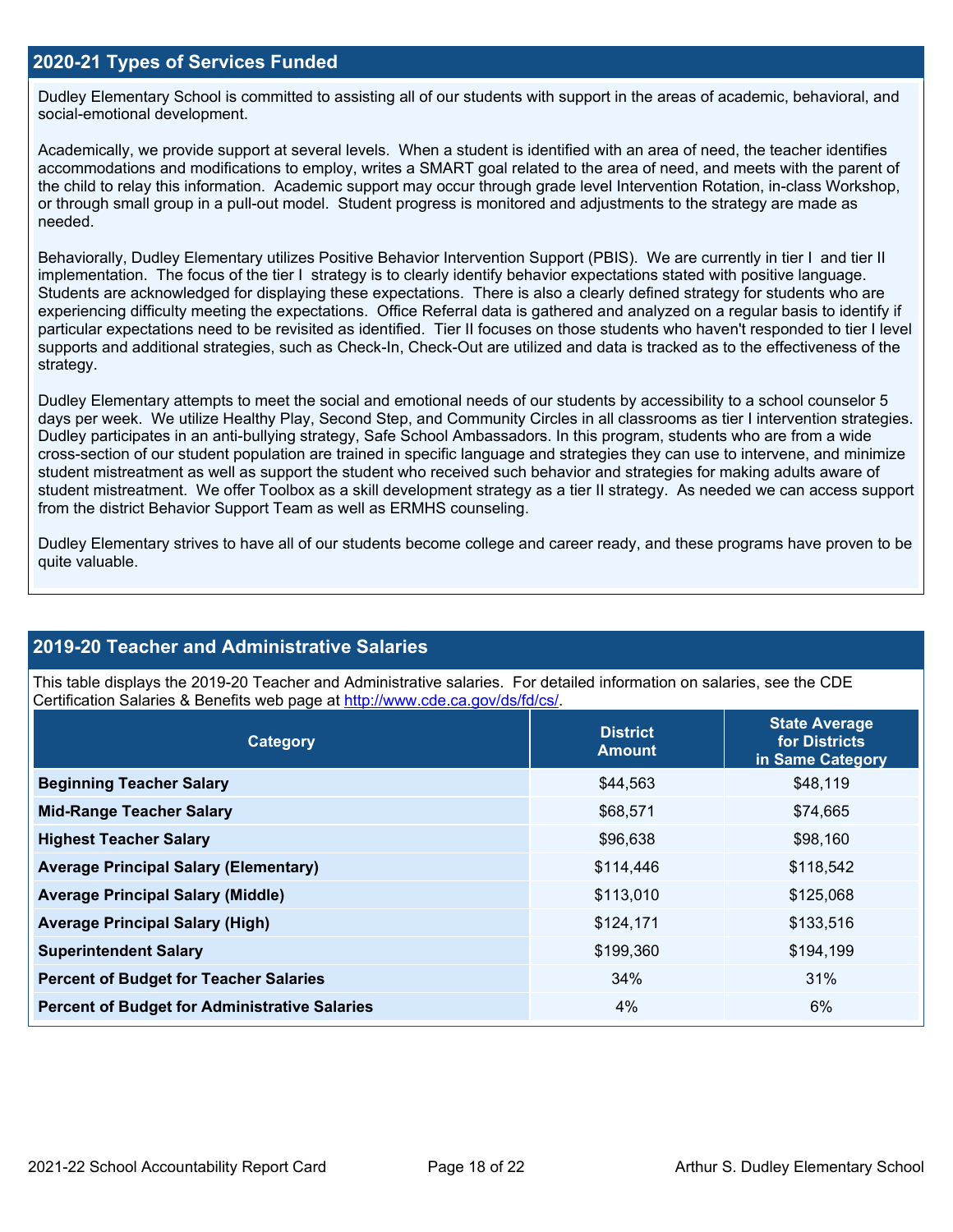## **Professional Development**

During the 2018-19 school year, Dudley Elementary School staff participated in staff development related to the following topics:

- \* The updated CCSS for ELA/ELD
- \* Accommodations and Modifications to meet student's identified needs
- \* Strategies for utilizing para-professionals in the classroom
- \* Safety Training

During the 2019-20 school year, Dudley Elementary School staff participated in staff development related to the following topics:

- \* The CCSS Mathematics Framework
- \* Development of Guaranteed and Viable Curriculum in ELA and Mathematics
- \* Development of Common Formative Assessments in ELA and Mathematics
- \* Overview of the Studies Weekly Social Studies curriculum
- \* Accommodations and Modifications to meet the identified needs of students
- \* Overview of ProACT strategies for De-escalation and Self-Care
- \* Safety Training

During the 2020-21 school year, the bulk of the professional development that has been offered has been to support the efforts of teachers and staff as they develop curriculum and adapt teaching practices to meet the needs of our students who are learning remotely due to the effects of the COVID-19 pandemic across our district, county, state, and nation. These sessions have been related to adapting curriculum and acquiring knowledge of platforms to support distance learning.

Decisions concerning selection of staff development activities are performed by the principal and the school parent group using tools such as teacher input and data analysis to determine the areas in which additional teacher training may enhance classroom instruction and increase student achievement levels.

Dudley Elementary School supports ongoing professional growth throughout the year. Teachers meet in grade level teams to conduct data analysis to identify areas of need. Teaching staff are provided the opportunity to participate in district-sponsored staff development workshops or training session as 1) a supplement to site-based staff development, 2) for reinforcement of or follow-up on previous training, or 3) follow-up training for newly implemented programs/curricula.

Dudley Elementary School offers support to new and veteran teachers through peer coaching and mentoring. Instructional aides are provided targeted training focused on teaching strategies and curriculum content. Substitute teachers are invited to participate in designated staff development activities. All staff are encouraged to attend professional workshops and conferences. Classified support staff receive job-related training from department supervisors and district representatives.

#### 2021-2022

Our staff have engaged in a continuous assessments to guide our intervention program. Students had a variety of needs returning to school in a full capacity. Our staff has participated in iReady training. This process and given our teachers the ability to learn how to use the program to assess students' needs and create small group instruction to meet the students academic needs. Our staff has also engaged in grade level collaboration to create Google Classrooms so students could stay current with their academics has we navigate the pandemic.

This table displays the number of school days dedicated to staff development and continuous improvement.

| <b>Subiect</b>                                                                  | 2019-20   2020-21   2021-22 |  |
|---------------------------------------------------------------------------------|-----------------------------|--|
| Number of school days dedicated to Staff Development and Continuous Improvement |                             |  |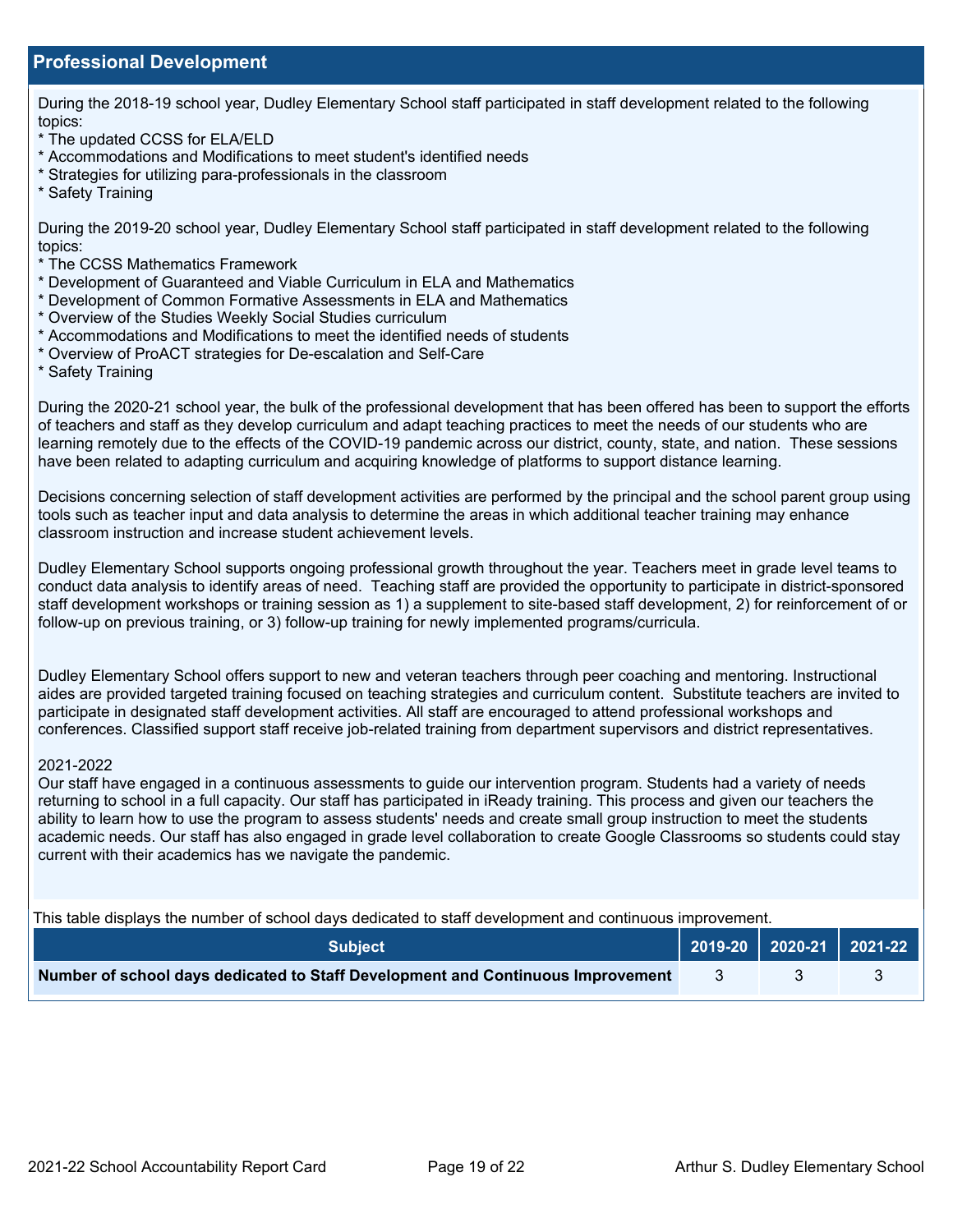# **Center Joint Unified School District 2020-21 Local Accountability Report Card (LARC) Addendum**

## **Local Accountability Report Card (LARC) Addendum**

**2020-21 Local Accountability Report Card (LARC) Addendum Overview**



On July 14, 2021, the California State Board of Education (SBE) determined that the California Department of Education (CDE) will use the SARC as the mechanism to conduct a one-time data collection of the LEA-level aggregate test results of all school's local assessments administered during the 2020–2021 school year in order to meet the federal Every Students Succeeds Act (ESSA) reporting requirement for the Local Educational Agency Accountability Report Cards (LARCs).

Each local educational agency (LEA) is responsible for preparing and posting their annual LARC in accordance with the federal ESSA. As a courtesy, the CDE prepares and posts the LARCs on behalf of all LEAs.

Only for the 2020–2021 school year and the 2020–2021 LARCs, LEAs are required to report their aggregate local assessments test results at the LEA-level to the CDE by populating the tables below via the SARC. These data will be used to meet the LEAs' federal requirement for their LARCs. Note that it is the responsibility of the school and LEA to ensure that all student privacy and suppression rules are in place when reporting data in Tables 3 and 4 in the Addendum, as applicable.

The tables below are not part of the SBE approved 2020–2021 SARC template but rather are the mechanism by which these required data will be collected from LEAs.

For purposes of the LARC and the following tables, an LEA is defined as a school district, a county office of education, or a direct funded charter school.

| <b>2021-22 District Contact Information</b> |                                      |  |  |  |
|---------------------------------------------|--------------------------------------|--|--|--|
| <b>District Name</b>                        | Center Joint Unified School District |  |  |  |
| <b>Phone Number</b>                         | $(916)$ 338-6330                     |  |  |  |
| Superintendent                              | Scott A. Loehr                       |  |  |  |
| <b>Email Address</b>                        | superintendentsoffice@centerusd.org  |  |  |  |
| <b>District Website Address</b>             | www.centerusd.org                    |  |  |  |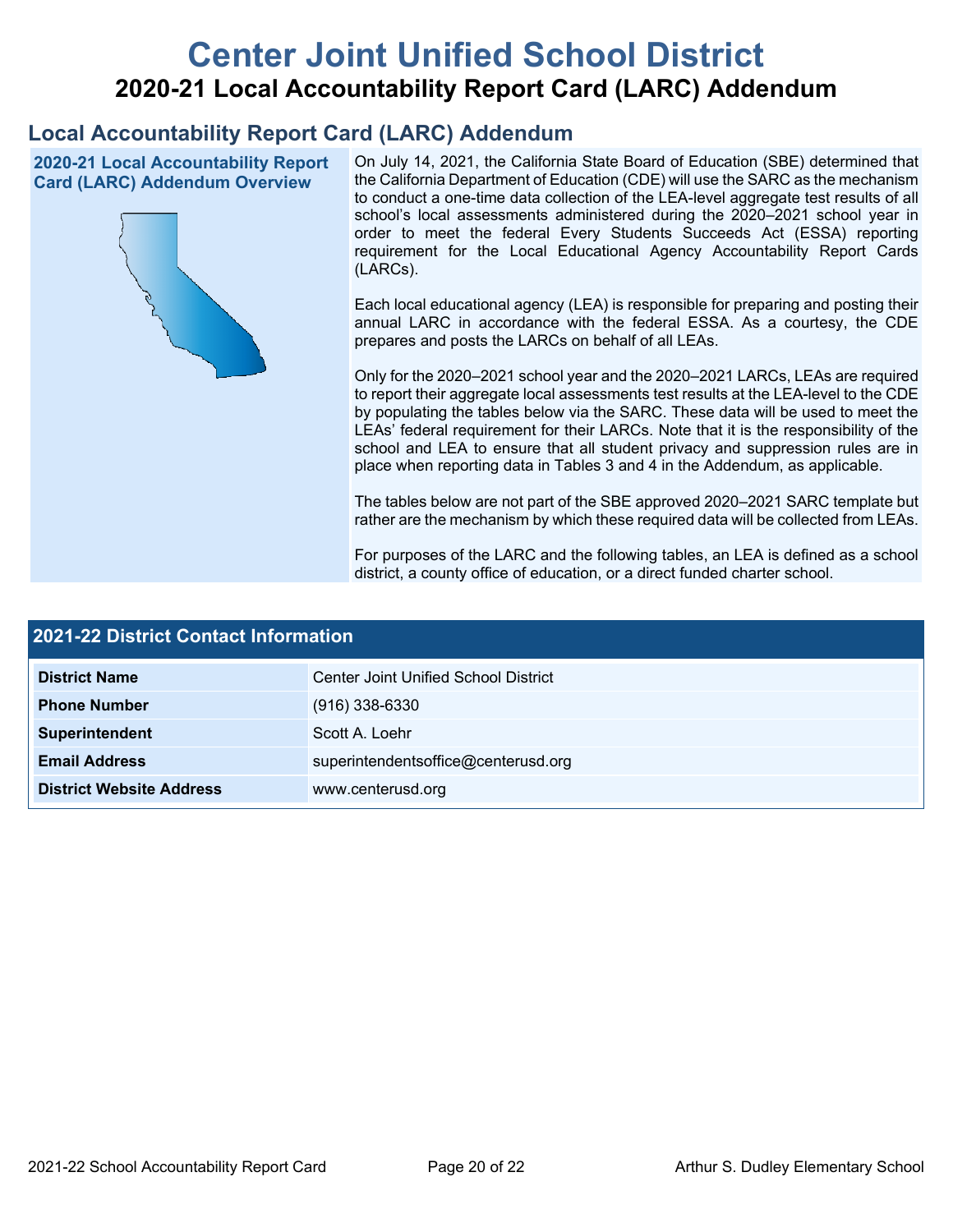## **2020-21 CAASPP Test Results in ELA by Student Group**

This table displays CAASPP test results in ELA by student group for students grades three through eight and grade eleven taking and completing a state-administered assessment. The CDE will populate this table for schools in cases where the school administered the CAASPP assessment. In cases where the school administered a local assessment instead of CAASPP, the CDE will populate this table with "NT" values, meaning this school did not test students using the CAASPP. See the local assessment(s) table for more information.

| <b>CAASPP</b><br><b>Student Groups</b>               | <b>CAASPP</b><br><b>Total</b><br><b>Enrollment</b> | <b>CAASPP</b><br><b>Number</b><br><b>Tested</b> | <b>CAASPP</b><br><b>Percent</b><br><b>Tested</b> | <b>CAASPP</b><br><b>Percent</b><br><b>Not Tested</b> | <b>CAASPP</b><br><b>Percent</b><br>Met or<br><b>Exceeded</b> |
|------------------------------------------------------|----------------------------------------------------|-------------------------------------------------|--------------------------------------------------|------------------------------------------------------|--------------------------------------------------------------|
| <b>All Students</b>                                  | 2183                                               | 143                                             | 6.55                                             | 93.45                                                | 67.13                                                        |
| <b>Female</b>                                        | 1019                                               | 80                                              | 7.85                                             | 92.15                                                | 71.25                                                        |
| <b>Male</b>                                          | 1163                                               | 63                                              | 5.42                                             | 94.58                                                | 61.90                                                        |
| American Indian or Alaska Native                     | 16                                                 | 1                                               | --                                               | 93.75                                                | $\qquad \qquad -$                                            |
| <b>Asian</b>                                         | 158                                                | 13                                              | 8.23                                             | 91.77                                                | 92.31                                                        |
| <b>Black or African American</b>                     | 254                                                | 15                                              | 5.91                                             | 94.09                                                | 66.67                                                        |
| <b>Filipino</b>                                      | 49                                                 | 9                                               | 18.37                                            | 81.63                                                | --                                                           |
| <b>Hispanic or Latino</b>                            | 668                                                | 37                                              | 5.54                                             | 94.46                                                | 62.16                                                        |
| Native Hawaiian or Pacific Islander                  | 33                                                 | 3                                               | 9.09                                             | 90.91                                                | $-$                                                          |
| <b>Two or More Races</b>                             | 177                                                | 6                                               | 3.39                                             | 96.61                                                | --                                                           |
| <b>White</b>                                         | 828                                                | 59                                              | 7.13                                             | 92.87                                                | 64.41                                                        |
| <b>English Learners</b>                              | 253                                                | 8                                               | 3.16                                             | 96.84                                                |                                                              |
| <b>Foster Youth</b>                                  | $\sim$                                             | $\hspace{0.05cm}$ – $\hspace{0.05cm}$           | --                                               | $-$                                                  | --                                                           |
| <b>Homeless</b>                                      | 290                                                | 8                                               | 2.76                                             | 97.24                                                | --                                                           |
| <b>Military</b>                                      | 15                                                 | $\mathbf 0$                                     | 0.00                                             | 100.00                                               | --                                                           |
| <b>Socioeconomically Disadvantaged</b>               | 1551                                               | 91                                              | 5.87                                             | 94.13                                                | 59.34                                                        |
| <b>Students Receiving Migrant Education Services</b> | $\mathbf{0}$                                       | $\mathbf{0}$                                    | $\mathbf 0$                                      | $\overline{0}$                                       | $\mathbf 0$                                                  |
| <b>Students with Disabilities</b>                    | 352                                                | 12                                              | 3.41                                             | 96.59                                                | 16.67                                                        |